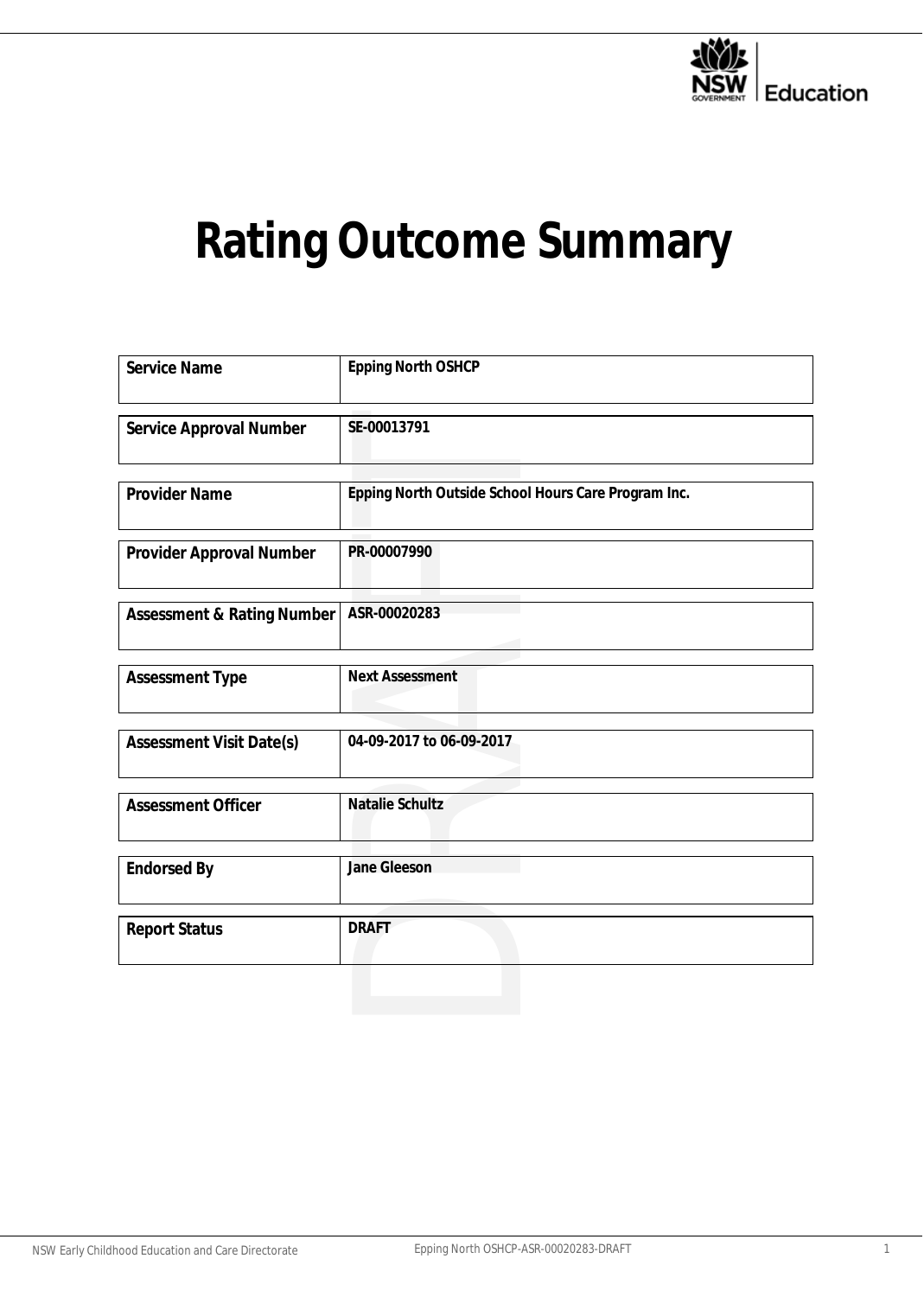#### **Contents**

About this Rating Outcome Summary report

How to read this report

Overall Rating Summary

- Quality Area 1: Educational program and practice
- Quality Area 1: Ratings Summary
- Quality Area 2: Children's health and safety
- Quality Area 2: Ratings Summary
- Quality Area 3: Physical environment
- Quality Area 3: Ratings Summary
- Quality Area 4: Staffing arrangements
- Quality Area 4: Ratings Summary
- Quality Area 5: Relationships with children
- Quality Area 5: Ratings Summary
- Quality Area 6: Collaborative partnerships with families and communities
- Quality Area 6: Ratings Summary
- Quality Area 7: Leadership and service management
- Quality Area 7: Ratings Summary

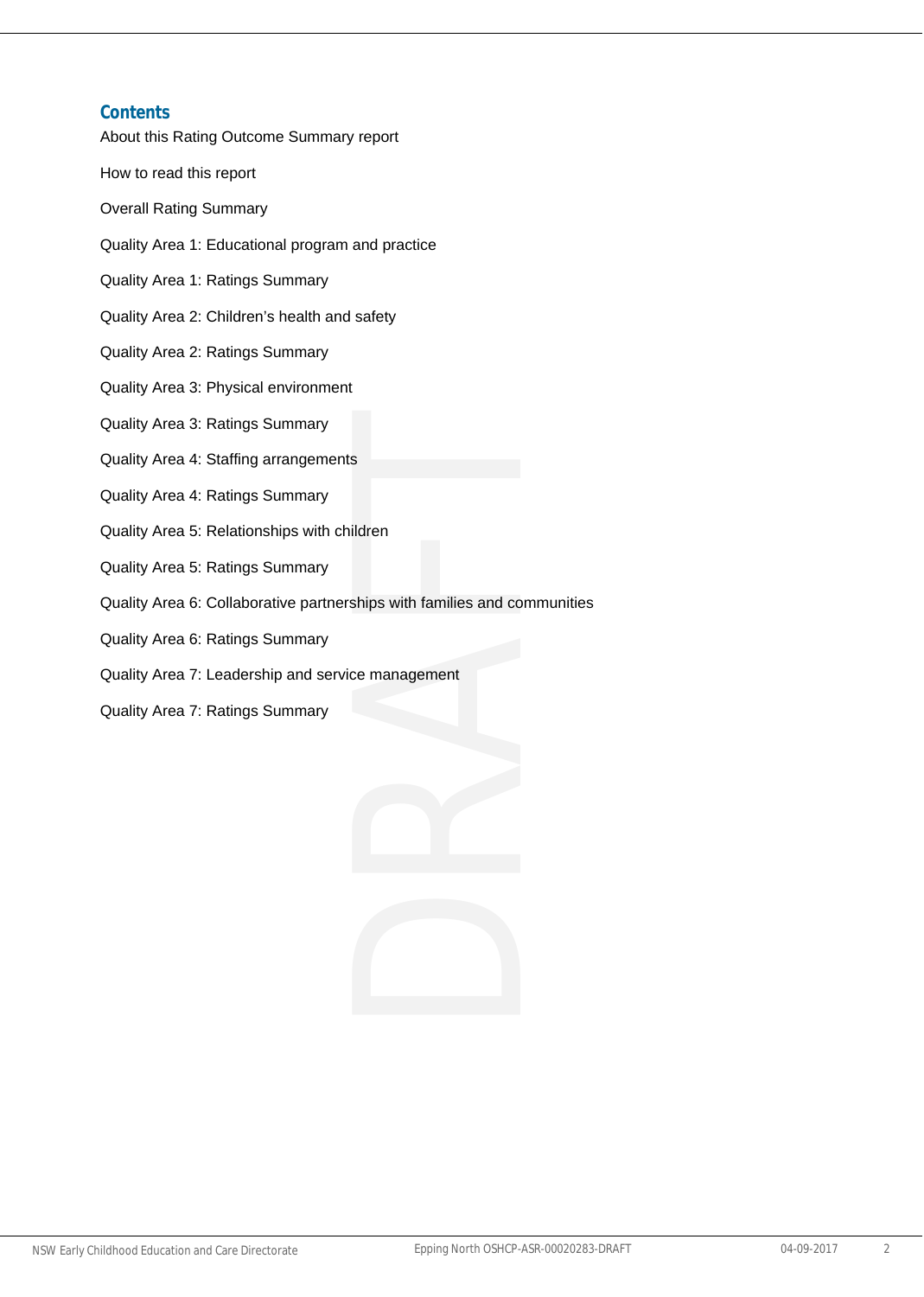#### **About this** *Rating Outcome Summary* **report**

This Rating Outcome Summary report outlines your service's rating outcomes from the recent quality assessment of your service's practices against the National Quality Standard (NQS).

This Rating Outcome Summary report includes the following:

- Summary of ratings
- Determination of "Met" or "Not Met" for each Element of the NQS
- The rating of each Standard and Quality Area
- A 'quality map' for each Standard
- Suggestions and resources for improvements

You can use this information to assist you in:

- Understanding and explaining your rating outcomes
- Sharing information about the quality of your service's practices with families
- Assessing areas for service quality improvement

#### **How to read this document**

The evidence of your service's practices, collected during the assessment, has been analysed to determine if each Element of the NQS has been 'Met' or 'Not Met' and rated at the Standard level in each Quality Area.

The information is organised by Quality Areas (i.e. QA1 to QA7). Each Quality Area includes:

#### **A Quality Map of each Standard**

This is a visual representation of your service's practices across the Standard. The highlighted descriptor reflects the analysis of evidence and indicates typical practice across each Standard during your assessment. This information can be shared with families to explain your rating at the Standard level.

#### **Analysis notes of each Standard**

In these notes the authorised officer can, if considered necessary, highlight particular practices that clarify or support their rating decision.

**Quality Improvement notes and resources**

These notes and resources aim to inform and support the cycle of continuous quality improvement of your service's practices. They can be considered for inclusion when you next update your service's Quality Improvement Plan.

Information about the National Quality Standard and rating levels can be found in the guide to the National Quality Standard or online at <www.acecqa.gov.au>

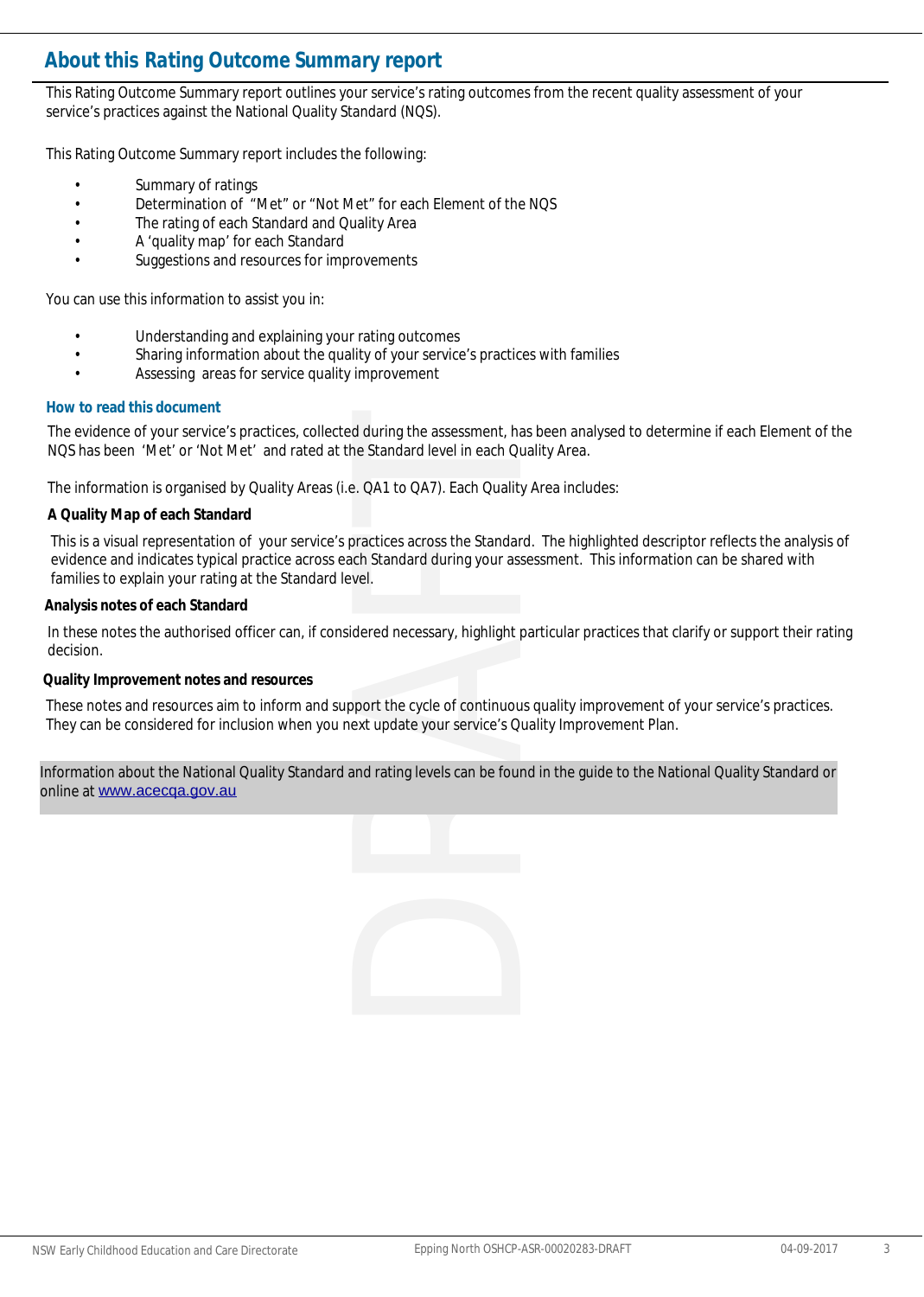#### Overall Rating Summary

| <b>Overall Rating</b> |                                                                                                                                | <b>Meeting NOS</b> |
|-----------------------|--------------------------------------------------------------------------------------------------------------------------------|--------------------|
|                       |                                                                                                                                |                    |
| STD1.1                | An approved learning framework informs the development of a curriculum that<br>enhances each child's learning and development. | Meeting NQS        |
| STD1.2                | Educators and co-ordinators are focused, active and reflective in designing and<br>delivering the program for each child.      | Meeting NQS        |
| QA1                   | Educational program and practice                                                                                               | <b>Meeting NOS</b> |
| STD2.1                | Each child's health is promoted.                                                                                               | Meeting NQS        |
| STD2.2                | Healthy eating and physical activity are embedded in the program for children.                                                 | Meeting NQS        |
| STD2.3                | Each child is protected.                                                                                                       | Meeting NQS        |
| QA2                   | Children's health and safety                                                                                                   | <b>Meeting NOS</b> |
| STD3.1                | The design and location of the premises is appropriate for the operation of a service.                                         | Meeting NQS        |
| STD3.2                | The environment is inclusive, promotes competence, independent exploration and<br>learning through play.                       | Meeting NQS        |
| STD3.3                | The service takes an active role in caring for its environment and contributes to a<br>sustainable future.                     | Meeting NQS        |
| QA3                   | Physical environment                                                                                                           | <b>Meeting NQS</b> |
| STD4.1                | Staffing arrangements enhance children's learning and development and ensure their<br>safety and wellbeing.                    | Meeting NQS        |
| STD4.2                | Educators, co-ordinators and staff members are respectful and ethical.                                                         | Meeting NQS        |
| QA4                   | <b>Staffing arrangements</b>                                                                                                   | <b>Meeting NOS</b> |
| STD5.1                | Respectful and equitable relationships are developed and maintained with each child.                                           | Meeting NQS        |
| STD5.2                | Each child is supported to build and maintain sensitive and responsive relationships<br>with other children and adults.        | Meeting NQS        |
| QA5                   | Relationships with children                                                                                                    | <b>Meeting NOS</b> |
| STD6.1                | Respectful and supportive relationships with families are developed and maintained.                                            | Meeting NQS        |
| STD6.2                | Families are supported in their parenting role and their values and beliefs about child<br>rearing are respected.              | Meeting NQS        |
| STD6.3                | The service collaborates with other organisations and service providers to enhance<br>children's learning and wellbeing.       | Meeting NQS        |
| QA6                   | Collaborative partnerships with families and communities                                                                       | <b>Meeting NOS</b> |
| STD7.1                | Effective leadership promotes a positive organisational culture and builds a professional<br>learning community.               | Meeting NQS        |
| STD7.2                | There is a commitment to continuous improvement.                                                                               | Meeting NQS        |
| STD7.3                | Administrative systems enable the effective management of a quality service.                                                   | Meeting NQS        |
| QA7                   | Leadership and service management                                                                                              | <b>Meeting NQS</b> |

### Overall Summary Comments

Your service is acknowledged for its efforts to provide quality outcomes for children. The achievements in establishing and maintaining positive relationships with children and families are commended. The service is encouraged to continue with identified plans and it is recommended that the Quality Improvement Planning notes throughout this report be used to update your services QIP. In particular plan for enhanced outcomes in the areas of critical reflection for educators, access to natural resources, the promotion of environmental awareness, partnerships with the community and practices to support consistent educator performance appraisals.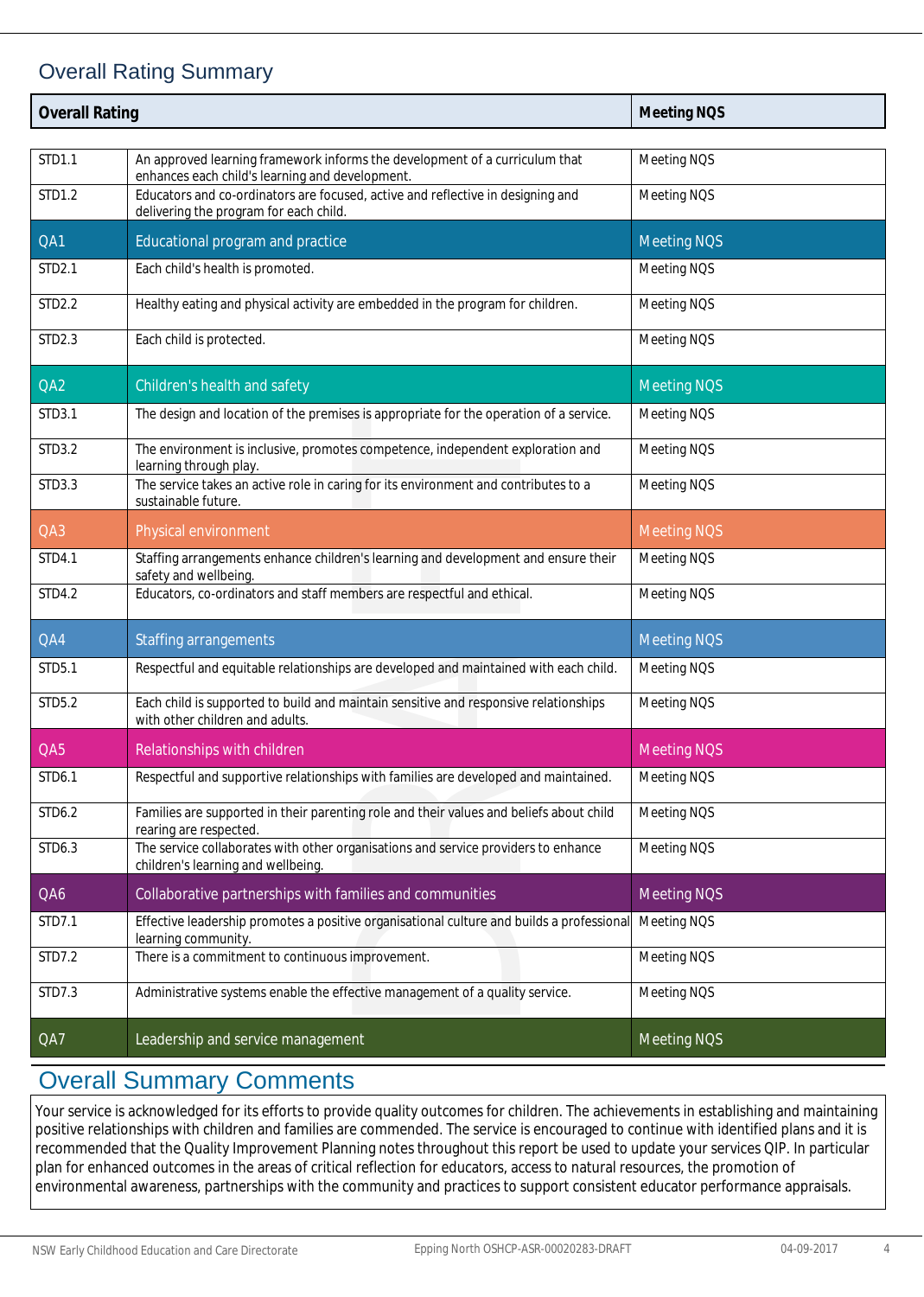# **Quality Area 1:Educational program and practice**

| STANDARD 1.1 | An approved learning framework informs the development of a curriculum that enhances each child's<br>learning and development.        |                                                                                                                                                                                                                                                  |                                                                                                                                                                            |                    |
|--------------|---------------------------------------------------------------------------------------------------------------------------------------|--------------------------------------------------------------------------------------------------------------------------------------------------------------------------------------------------------------------------------------------------|----------------------------------------------------------------------------------------------------------------------------------------------------------------------------|--------------------|
| Element      | <b>QUALITY MAP</b>                                                                                                                    |                                                                                                                                                                                                                                                  |                                                                                                                                                                            | Met or Not Met     |
| 1.1.1        | Curriculum decision making<br>sometimes supports<br>children's learning and<br>development outcomes.                                  | Curriculum decision making<br>contributes to each child's<br>learning and development<br>outcomes in relation to their<br>identity, connection with<br>community, wellbeing,<br>confidence as learners and<br>effectiveness as<br>communicators. | Curriculum decision making<br>maximises each child's<br>learning and development<br>opportunities.                                                                         | Met                |
| 1.1.2        | The program sometimes<br>draws upon children's current<br>knowledge, ideas, culture,<br>abilities and interests.                      | Each child's current<br>knowledge, ideas, culture,<br>abilities and interests are the<br>foundation of the program.                                                                                                                              | Each child's current<br>knowledge, ideas, culture,<br>abilities and interests are<br>consistently incorporated and<br>actively drive all aspects of<br>the program.        | Met                |
| 1.1.3        | Aspects of the program,<br>including routines, provide<br>opportunities for children's<br>learning.                                   | The program, including<br>routines, is organised in ways<br>that maximise opportunities<br>for each child's learning.                                                                                                                            | The program, including<br>routines, is organised in ways<br>that maximise each child's<br>involvement and engagement<br>in learning.                                       | Met                |
| 1.1.4        | General information about<br>the program for children is<br>available to families.                                                    | The documentation about<br>each child's program and<br>progress is available to<br>families.                                                                                                                                                     | The documentation about<br>each child's program and<br>progress is available in an<br>accessible format and<br>opportunities are provided<br>for discussion with families. | Met                |
| 1.1.5        | Some supports are offered to<br>children to participate in the<br>program.                                                            | Every child is supported to<br>participate in the program.                                                                                                                                                                                       | Every child is actively and<br>consistently supported to<br>engage in the program.                                                                                         | Met                |
| 1.1.6        | Children's agency is<br>sometimes considered and<br>encouraged in helping them<br>to make choices and<br>decisions about their world. | Each child's agency is<br>promoted, enabling them to<br>make choices and decisions<br>and influence events and<br>their world.                                                                                                                   | Each child's agency is<br>consistently considered and<br>promoted, enabling them to<br>make a range of choices and<br>decisions to influence events<br>and their world.    | Met                |
| 1.1          | An approved learning framework informs the development of a curriculum that enhances<br>each child's learning and development.        |                                                                                                                                                                                                                                                  |                                                                                                                                                                            | <b>Meeting NOS</b> |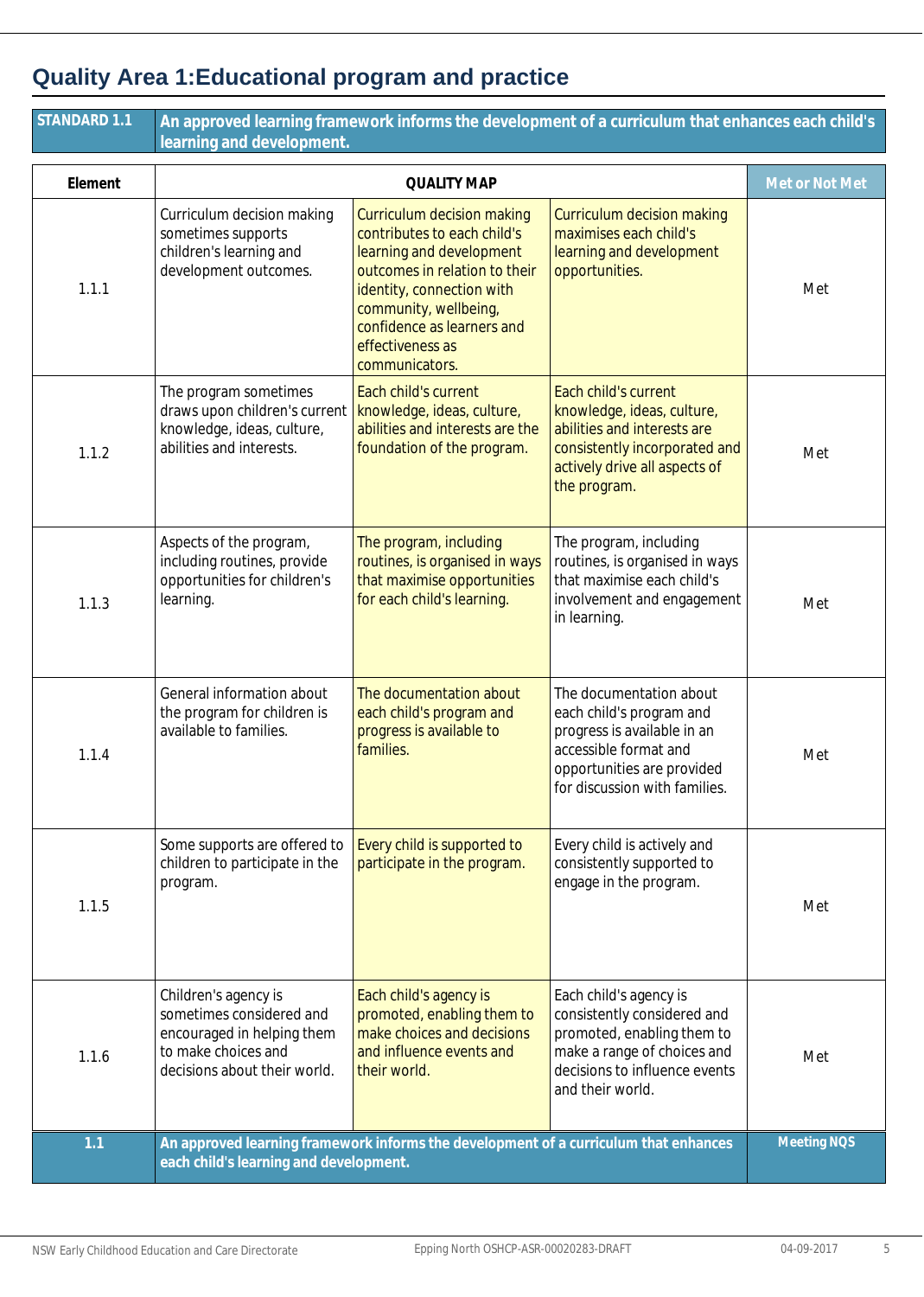**STANDARD 1.1** Analysis Notes

Educators deliver a recreational program that considers children's interests and abilities and encourages them to interact, practice social skills and develop life skills.

#### **Educators and co-ordinators are focused, active and reflective in designing and delivering the program for each child. STANDARD 1.2**

| Element      |                                                                                                        | <b>QUALITY MAP</b>                                                                                                                                               |                                                                                                                                                                                                                 | Met or Not Met     |
|--------------|--------------------------------------------------------------------------------------------------------|------------------------------------------------------------------------------------------------------------------------------------------------------------------|-----------------------------------------------------------------------------------------------------------------------------------------------------------------------------------------------------------------|--------------------|
| 1.2.1        | Children's learning and<br>development is considered in<br>some aspects of the planning<br>process.    | Each child's learning and<br>development is assessed as<br>part of an ongoing cycle of<br>planning, documenting and<br>evaluation.                               | Assessment of each child's<br>learning and development is<br>part of an ongoing cycle of<br>planning, documenting and<br>evaluation. It is an interactive<br>process that drives<br>development of the program. | Met                |
| 1.2.2        | <b>Educators sometimes</b><br>respond to children's ideas<br>and play.                                 | Educators respond to<br>children's ideas and play and<br>use intentional teaching to<br>scaffold and extend each<br>child's learning.                            | <b>Educators consistently</b><br>respond to children's ideas<br>and play and intentional<br>teaching is embedded within<br>the program to scaffold and<br>extend each child's learning.                         | Met                |
| 1.2.3        | Some reflection on children's<br>learning and development is<br>considered in planning the<br>program. | <b>Critical reflection on</b><br>children's learning and<br>development, both as<br>individuals and in groups, is<br>regularly used to implement<br>the program. | Critical reflection on<br>children's learning and<br>development, both as<br>individuals and in groups, is<br>consistently used to<br>implement, review and revise<br>the program.                              | Met                |
| 1.2          | the program for each child.                                                                            | Educators and co-ordinators are focused, active and reflective in designing and delivering                                                                       |                                                                                                                                                                                                                 | <b>Meeting NOS</b> |
| STANDARD 1.2 | <b>Analysis Notes</b>                                                                                  |                                                                                                                                                                  |                                                                                                                                                                                                                 |                    |
|              | Educators use their knowledge of children to develop recreational programs.                            |                                                                                                                                                                  |                                                                                                                                                                                                                 |                    |
|              |                                                                                                        |                                                                                                                                                                  |                                                                                                                                                                                                                 |                    |

| STANDARD 1.2 | <b>Analysis Notes</b>                                                       |
|--------------|-----------------------------------------------------------------------------|
|              | Educators use their knowledge of children to develop recreational programs. |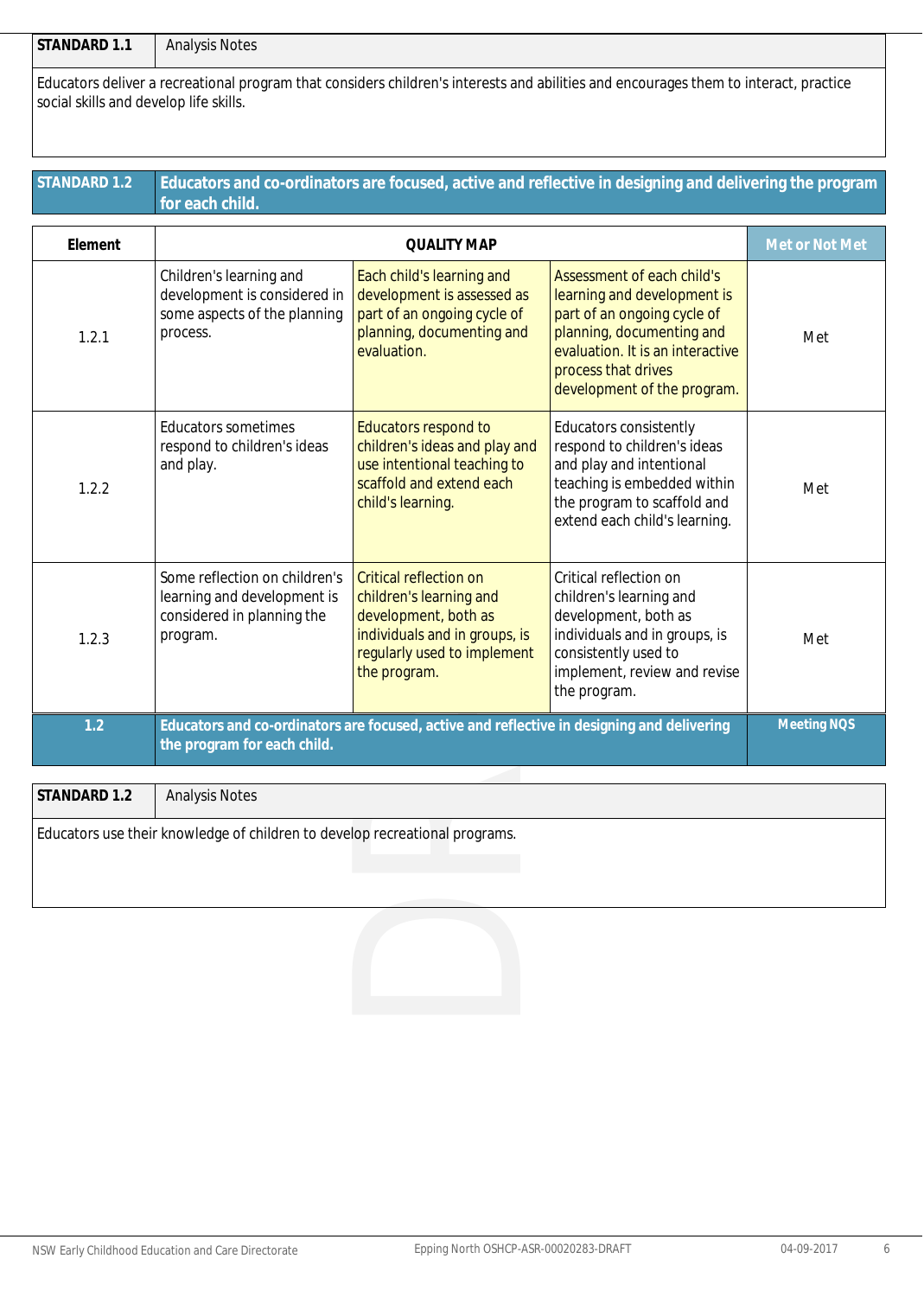### **Quality Area 1: Ratings Summary**

| STANDARD 1.1                                      | An approved learning framework informs the development of a curriculum that<br>enhances each child's learning and development.                                                                                                                                                                    | Meeting NQS        |
|---------------------------------------------------|---------------------------------------------------------------------------------------------------------------------------------------------------------------------------------------------------------------------------------------------------------------------------------------------------|--------------------|
| STANDARD 1.2                                      | Educators and co-ordinators are focused, active and reflective in designing and<br>delivering the program for each child.                                                                                                                                                                         | Meeting NQS        |
|                                                   | Was there evidence that the education program being delivered is not based on the developmental<br>needs, interests and experiences of each child and this poses an unacceptable risk to the safety, health<br>or wellbeing of any child or children being educated and cared for by the service? | <b>No</b>          |
|                                                   | Provide Significant Improvement Required comments if 'YES' was selected above:                                                                                                                                                                                                                    | N/A                |
|                                                   | <b>QUALITY AREA 1 RATING</b>                                                                                                                                                                                                                                                                      | <b>Meeting NOS</b> |
|                                                   | Quality Improvement Plan notes (optional)                                                                                                                                                                                                                                                         |                    |
| The service may consider:<br>children's learning. | - reviewing the concept of intentional teaching and considering opportunities to build upon children's experiences.<br>- reflecting on educators understanding of critical reflection and implement further practices to use this to reflect on the program and                                   |                    |

- reviewing the concept of intentional teaching and considering opportunities to build upon children's experiences.
- reflecting on educators understanding of critical reflection and implement further practices to use this to reflect on the program and children's learning.
- investigating strategies to include experiences in the program that reflect children's culture.
- supporting educators to further develop knowledge of the Learning Framework to be active and reflective in designing and developing the program.
- how information is gathered from children regarding their interests and feedback about the program.
- providing children for opportunities to choose experiences and activities they wish to participate in.
- supporting children's agency within the program.
- developing strategies to communicate and provide families with information about their children.
- reflecting on service routines to ensure the needs of children are being met.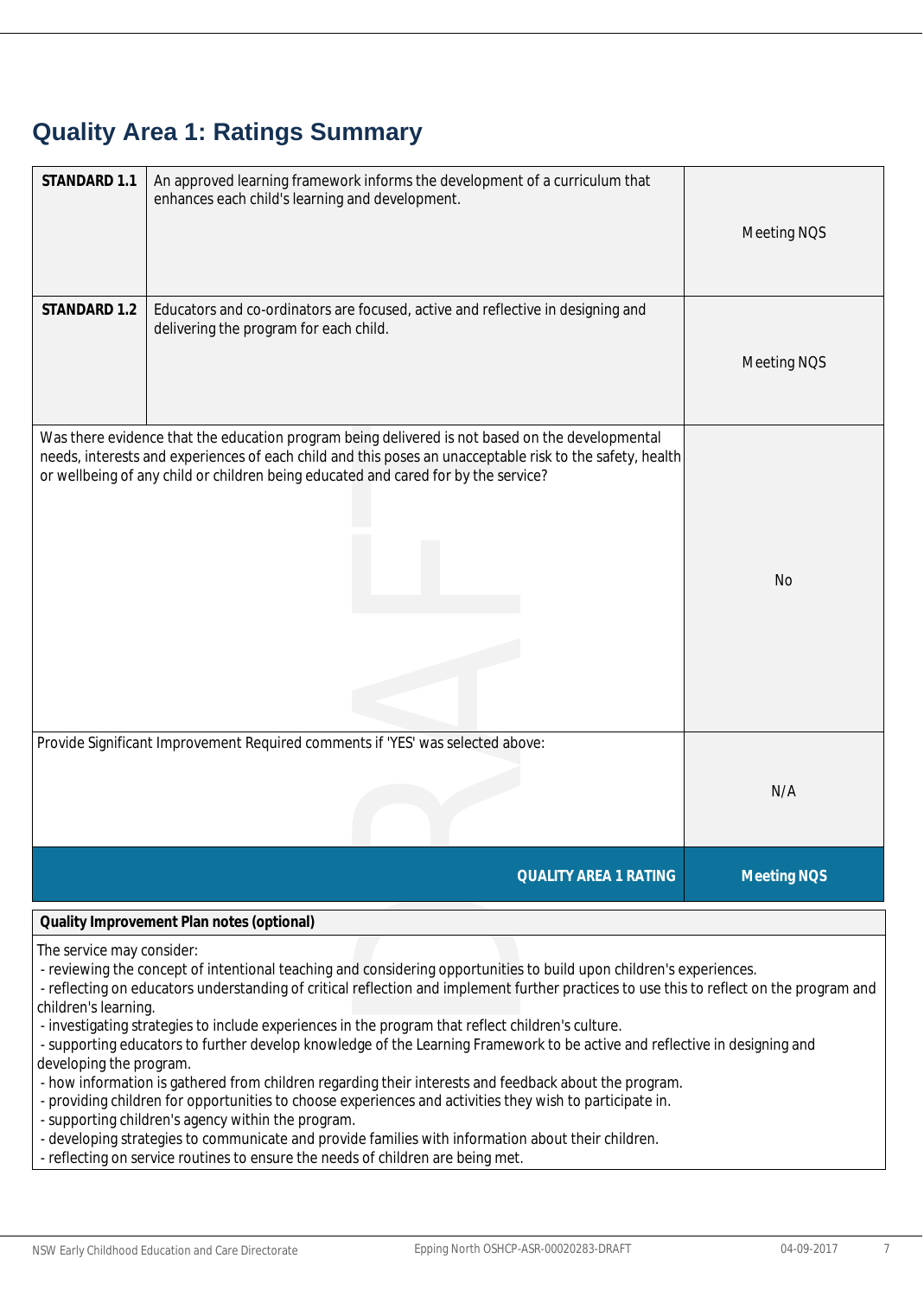**Suggested Resources for Improvement**

The following resource aims to support educators to engage in thinking about their work. The guide can also be used to support conversations as part of a regular cycle of team meetings.

http://www.education.vic.gov.au/Documents/childhood/providers/edcare/practiceguide8.PDF

The following resource suggests ways that educators can respond to children's complex ideas and questions with genuine interest and find ways to support children in being confident and involved learners through encouraging children to lead, investigate and resource their own learning.

http://www.mytimeourplace.com.au/files/FS7\_Intentionality.pdf

The following resource describes how information about children can be gathered in ways that enable educators to analyse, plan and extend their learning in meaningful ways.

http://www.earlychildhoodaustralia.org.au/nqsplp/wp-content/uploads/2013/05/NQS\_PLP\_E-Newsletter\_No55.pdf

Promoting independence and agency.

http://www.earlychildhoodaustralia.org.au/nqsplp/wp-content/uploads/2013/10/NQS\_PLP\_E-Newsletter\_No64.pdf

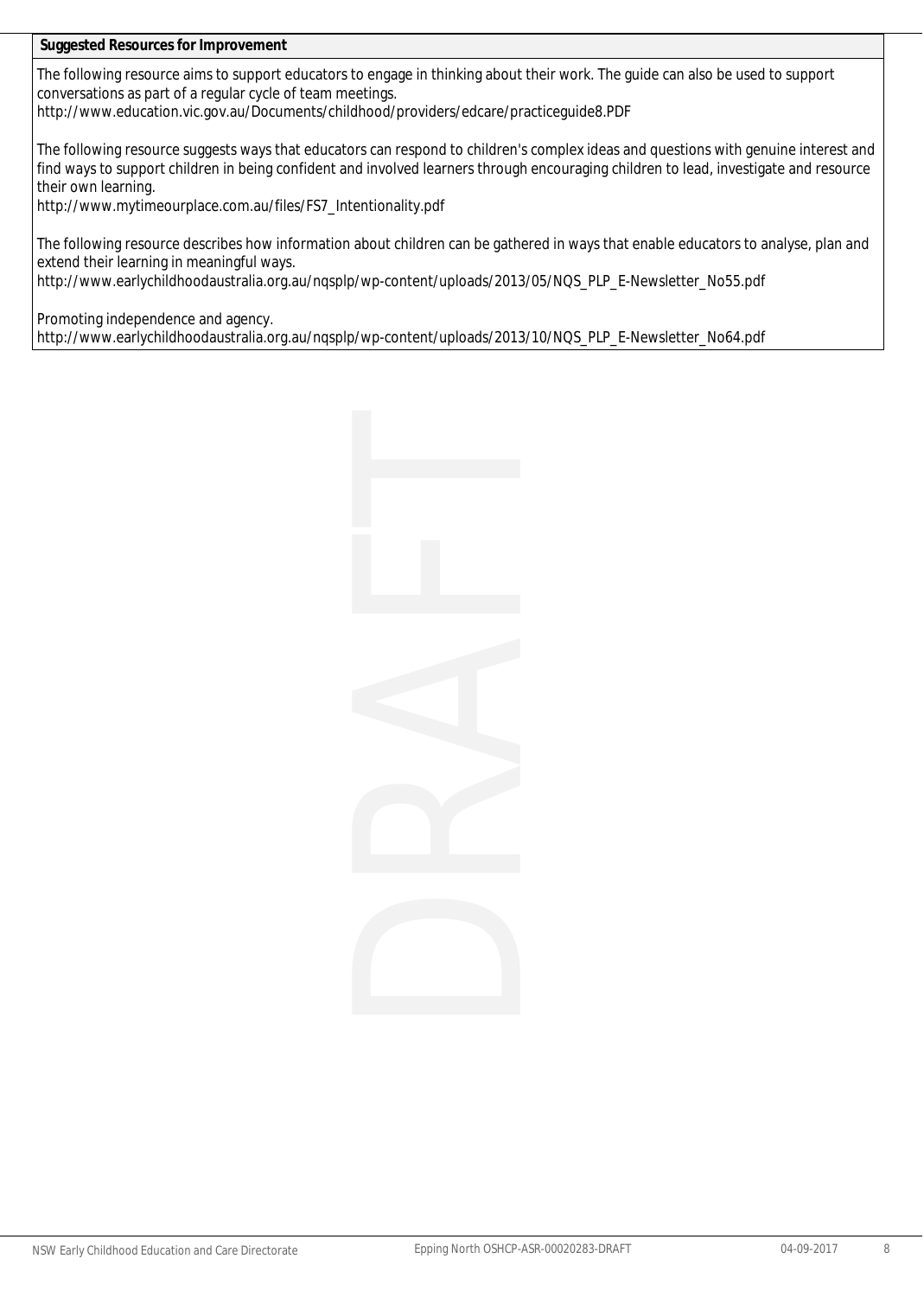# **Quality Area 2:Children's health and safety**

| STANDARD 2.1 | Each child's health is promoted.                                                                               |                                                                                                                                                        |                                                                                                                                                                                                                                                                                                 |                    |
|--------------|----------------------------------------------------------------------------------------------------------------|--------------------------------------------------------------------------------------------------------------------------------------------------------|-------------------------------------------------------------------------------------------------------------------------------------------------------------------------------------------------------------------------------------------------------------------------------------------------|--------------------|
| Element      | <b>QUALITY MAP</b>                                                                                             |                                                                                                                                                        |                                                                                                                                                                                                                                                                                                 | Met or Not Met     |
| 2.1.1        | Information on children's<br>health needs is available.                                                        | Each child's health needs are<br>supported.                                                                                                            | Each child's health needs are<br>consistently supported,<br>monitored and promoted.                                                                                                                                                                                                             | Met                |
| 2.1.2        | Opportunities for sleep, rest<br>and relaxation are provided<br>for children.                                  | Each child's comfort is<br>provided for and there are<br>appropriate opportunities to<br>meet each child's need for<br>sleep, rest and relaxation.     | Each child's comfort is<br>provided for and there is a<br>range of opportunities for<br>both individuals and groups<br>that effectively meet each<br>child's need for sleep, rest<br>and relaxation.                                                                                            | Met                |
| 2.1.3        | Basic hygiene practices are<br>implemented.                                                                    | Effective hygiene practices<br>are promoted and<br>implemented.                                                                                        | Effective hygiene practices<br>are actively and consistently<br>promoted and embedded in<br>the everyday program.                                                                                                                                                                               | Met                |
| 2.1.4        | Some steps are taken to<br>control the spread of<br>infectious diseases and to<br>manage injuries and illness. | Steps are taken to control the<br>spread of infectious diseases<br>and to manage injuries and<br>illness, in accordance with<br>recognised guidelines. | Preventative steps are<br>evident in controlling the<br>incidence and spread of<br>infectious diseases. In<br>addition, the management of<br>injuries and illness accords<br>with recognised guidelines,<br>and best practice regarding<br>these issues is embedded in<br>the everyday program. | Met                |
| 2.1          | Each child's health is promoted.                                                                               |                                                                                                                                                        |                                                                                                                                                                                                                                                                                                 | <b>Meeting NOS</b> |
| STANDARD 2.1 | <b>Analysis Notes</b>                                                                                          |                                                                                                                                                        |                                                                                                                                                                                                                                                                                                 |                    |
|              |                                                                                                                | Educators have implemented steps to ensure the health needs of children are promoted.                                                                  |                                                                                                                                                                                                                                                                                                 |                    |

| STANDARD 2.1 | Analysis Notes                                                                        |
|--------------|---------------------------------------------------------------------------------------|
|              | Educators have implemented steps to ensure the health needs of children are promoted. |
|              |                                                                                       |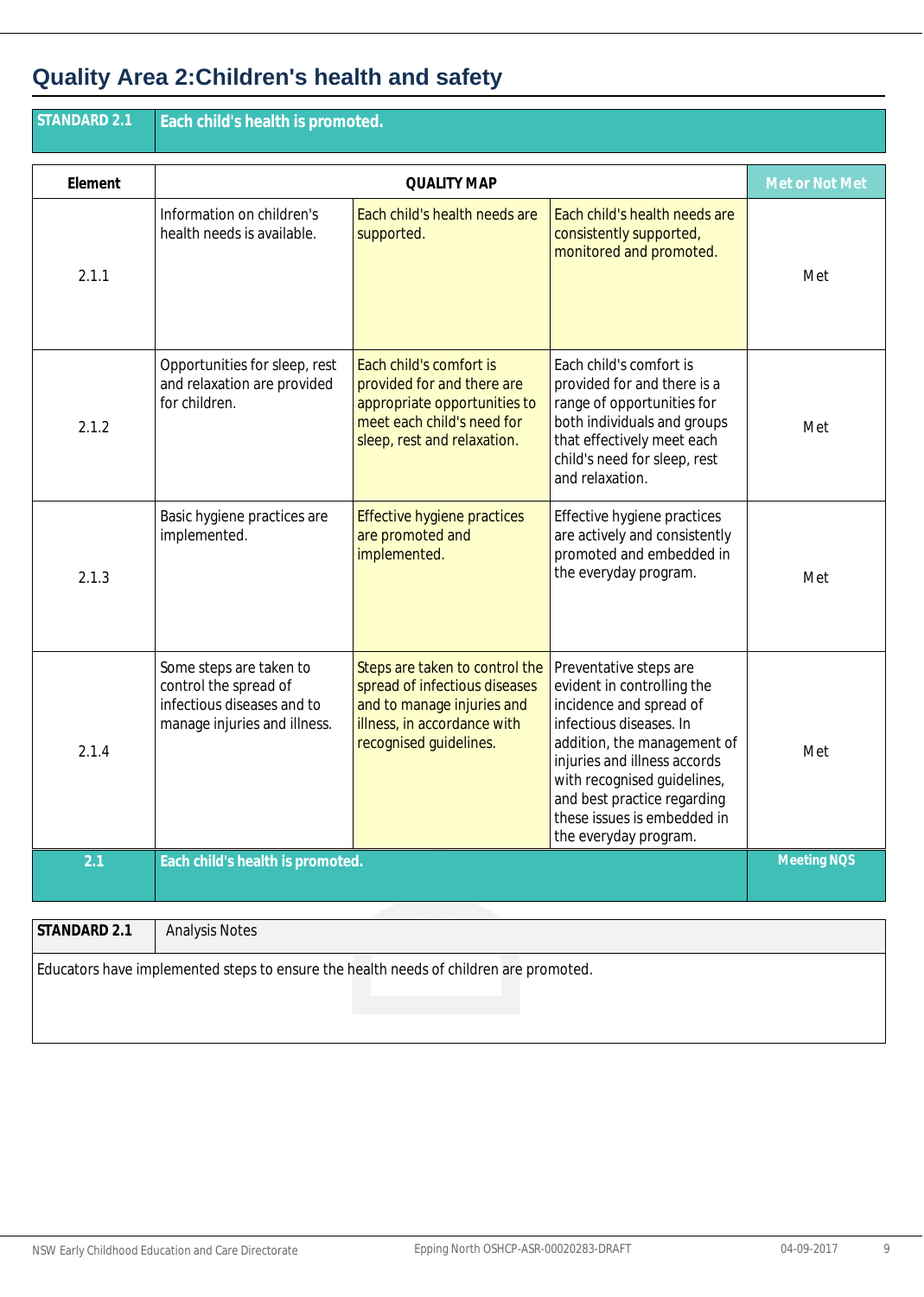| STANDARD 2.2 | Healthy eating and physical activity are embedded in the program for children.  |                                                                                                                                   |                                                                                                                                                                                                     |                    |
|--------------|---------------------------------------------------------------------------------|-----------------------------------------------------------------------------------------------------------------------------------|-----------------------------------------------------------------------------------------------------------------------------------------------------------------------------------------------------|--------------------|
| Element      | <b>QUALITY MAP</b>                                                              |                                                                                                                                   |                                                                                                                                                                                                     | Met or Not Met     |
| 2.2.1        | Food and drinks provided by<br>the service are nutritious.                      | Healthy eating is promoted<br>and food and drinks provided<br>by the service are nutritious<br>and appropriate for each<br>child. | Food and drinks provided by<br>the service are nutritious and<br>appropriate for each child.<br>Healthy eating is consistently<br>and actively promoted and<br>embedded in the everyday<br>program. | Met                |
| 2.2.2        | There are opportunities for<br>children to participate in<br>physical activity. | Physical activity is promoted<br>through planned and<br>spontaneous experiences and<br>is appropriate for each child.             | Physical activity that builds<br>on children's interests and<br>development is embedded in<br>all aspects of the program.                                                                           | Met                |
| 2.2          |                                                                                 | Healthy eating and physical activity are embedded in the program for children.                                                    |                                                                                                                                                                                                     | <b>Meeting NOS</b> |

| STANDARD 2.2 | <b>Analysis Notes</b>                                                                                                  |
|--------------|------------------------------------------------------------------------------------------------------------------------|
|              | Educators have a positive attitude towards health and wellbeing and physical activity is a regular planned experience. |

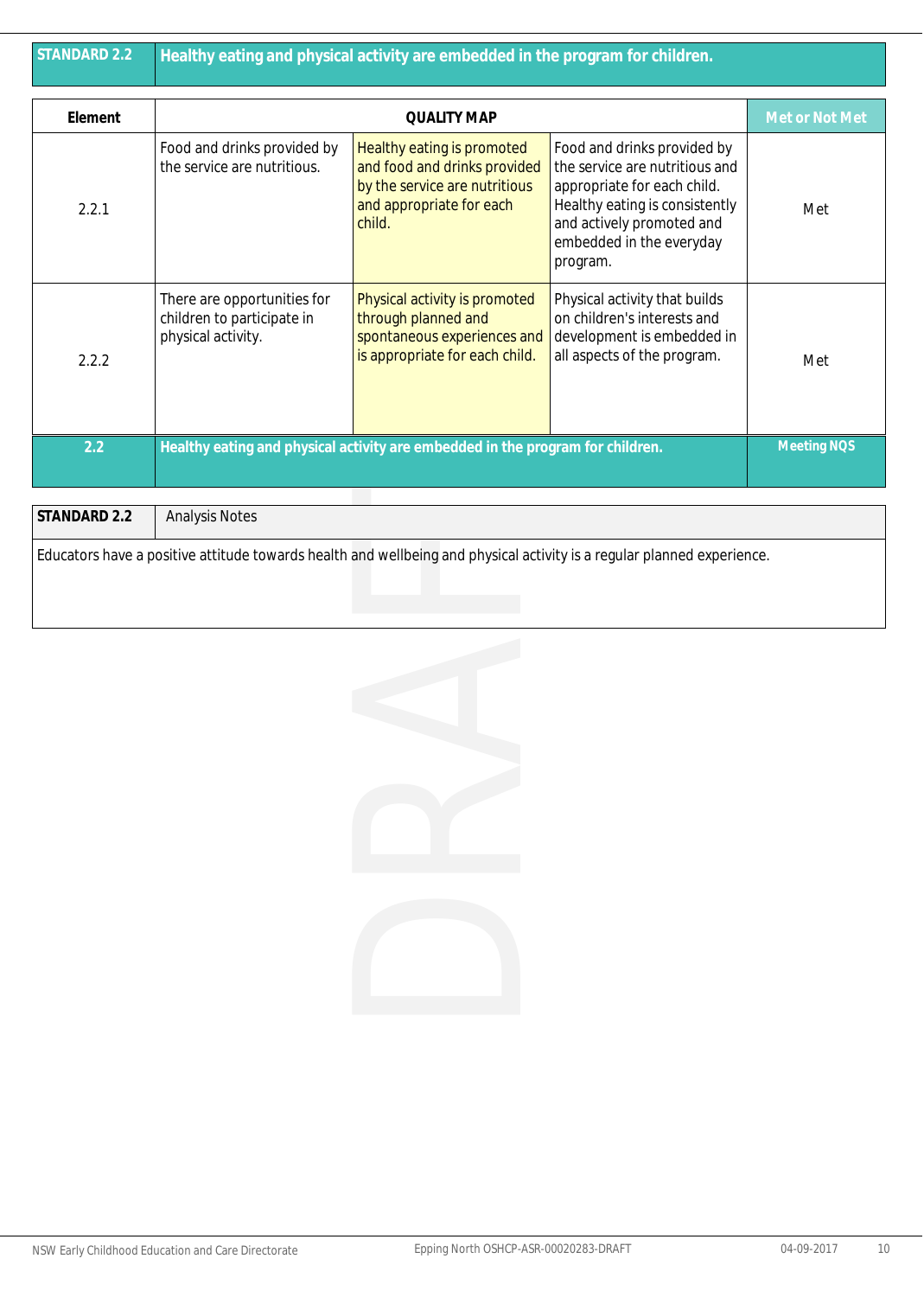| <b>STANDARD 2.3</b> | Each child is protected.                                                                                                                                                                                                                                                                                                                 |                                                                                                                                                                |                                                                                                                                                                                                                                                            |                    |
|---------------------|------------------------------------------------------------------------------------------------------------------------------------------------------------------------------------------------------------------------------------------------------------------------------------------------------------------------------------------|----------------------------------------------------------------------------------------------------------------------------------------------------------------|------------------------------------------------------------------------------------------------------------------------------------------------------------------------------------------------------------------------------------------------------------|--------------------|
| Element             |                                                                                                                                                                                                                                                                                                                                          | <b>QUALITY MAP</b>                                                                                                                                             |                                                                                                                                                                                                                                                            | Met or Not Met     |
| 2.3.1               | The service is working<br>towards ensuring children are<br>adequately supervised at all<br>times. This does not pose an<br>unacceptable risk to the<br>safety, health or wellbeing of<br>any child or children being<br>educated and cared for by<br>the service.                                                                        | Children are adequately<br>supervised at all times.                                                                                                            | Children are effectively<br>supervised at all times and<br>educators are attuned to the<br>needs of all children to<br>ensure each child's safety and<br>wellbeing.                                                                                        | Met                |
| 2.3.2               | The service is working<br>towards ensuring that every<br>reasonable precaution is<br>taken to protect children<br>from harm and any hazard<br>likely to cause injury. This<br>does not pose an<br>unacceptable risk to the<br>safety, health or wellbeing of<br>any child or children being<br>educated and cared for by<br>the service. | Every reasonable precaution<br>is taken to protect children<br>from harm and any hazard<br>likely to cause injury.                                             | Effective steps are taken to<br>identify and manage risks and<br>the precautions taken to<br>protect children from hazards<br>and harm reflect best<br>practice.                                                                                           | Met                |
| 2.3.3               | Plans are in place, practised<br>and implemented to manage<br>incidents and emergencies.                                                                                                                                                                                                                                                 | Plans to effectively manage<br>incidents and emergencies<br>are developed in consultation<br>with relevant authorities,<br>practised and implemented.          | Plans to effectively manage<br>incidents and emergencies<br>are developed and reviewed<br>in consultation with relevant<br>authorities. Strategies are<br>regularly practised and<br>implemented effectively.                                              | Met                |
| 2.3.4               | The approved provider has<br>advised the nominated<br>supervisor, educators and<br>staff members who work with<br>children of the existence of<br>child protection law and any<br>relevant obligations.                                                                                                                                  | Educators, co-ordinators and<br>staff members are aware of<br>their roles and<br>responsibilities to respond to<br>every child at risk of abuse or<br>neglect. | Educators, co-ordinators and<br>staff members understand<br>their roles and<br>responsibilities in accordance<br>with relevant child protection<br>legislation and they actively<br>raise family and community<br>awareness of child protection<br>issues. | Met                |
| 2.3                 | Each child is protected.                                                                                                                                                                                                                                                                                                                 |                                                                                                                                                                |                                                                                                                                                                                                                                                            | <b>Meeting NOS</b> |
| STANDARD 2.3        | <b>Analysis Notes</b>                                                                                                                                                                                                                                                                                                                    |                                                                                                                                                                |                                                                                                                                                                                                                                                            |                    |
|                     | Educators are aware of their responsibilities to ensure children are safe and protected.                                                                                                                                                                                                                                                 |                                                                                                                                                                |                                                                                                                                                                                                                                                            |                    |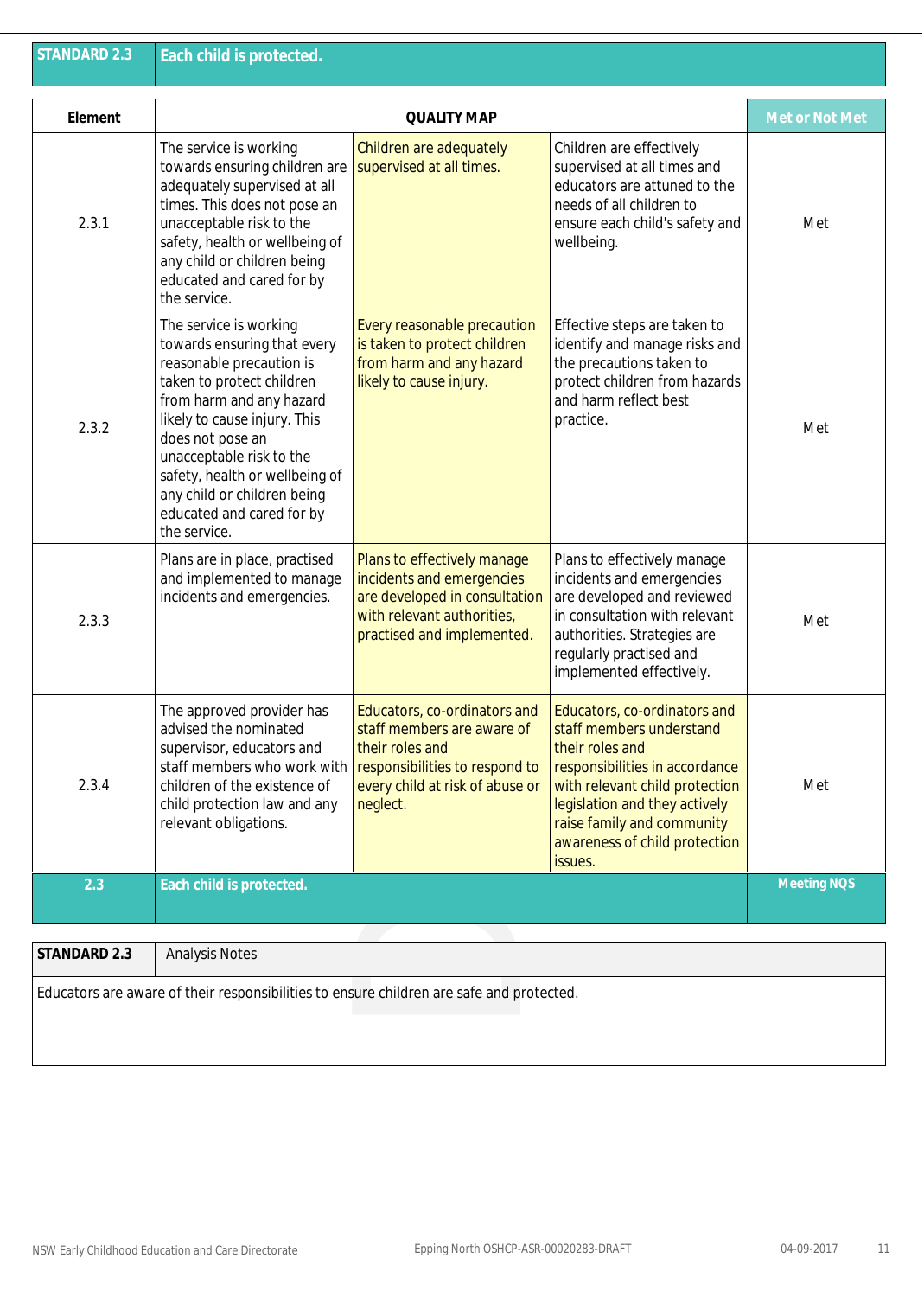# **Quality Area 2: Ratings Summary**

| STANDARD 2.1              | Each child's health is promoted.                                                                                                                                                                                                                                                                                                                                                                                                                                                                                                                                                                                                                                                                                                                    |                    |
|---------------------------|-----------------------------------------------------------------------------------------------------------------------------------------------------------------------------------------------------------------------------------------------------------------------------------------------------------------------------------------------------------------------------------------------------------------------------------------------------------------------------------------------------------------------------------------------------------------------------------------------------------------------------------------------------------------------------------------------------------------------------------------------------|--------------------|
|                           |                                                                                                                                                                                                                                                                                                                                                                                                                                                                                                                                                                                                                                                                                                                                                     | Meeting NQS        |
|                           |                                                                                                                                                                                                                                                                                                                                                                                                                                                                                                                                                                                                                                                                                                                                                     |                    |
| STANDARD 2.2              | Healthy eating and physical activity are embedded in the program for children.                                                                                                                                                                                                                                                                                                                                                                                                                                                                                                                                                                                                                                                                      |                    |
|                           |                                                                                                                                                                                                                                                                                                                                                                                                                                                                                                                                                                                                                                                                                                                                                     | Meeting NQS        |
|                           |                                                                                                                                                                                                                                                                                                                                                                                                                                                                                                                                                                                                                                                                                                                                                     |                    |
| STANDARD 2.3              | Each child is protected.                                                                                                                                                                                                                                                                                                                                                                                                                                                                                                                                                                                                                                                                                                                            |                    |
|                           |                                                                                                                                                                                                                                                                                                                                                                                                                                                                                                                                                                                                                                                                                                                                                     | Meeting NQS        |
|                           |                                                                                                                                                                                                                                                                                                                                                                                                                                                                                                                                                                                                                                                                                                                                                     |                    |
|                           |                                                                                                                                                                                                                                                                                                                                                                                                                                                                                                                                                                                                                                                                                                                                                     |                    |
|                           | Was there evidence that practices and procedures pose an unacceptable risk to the safety, health and<br>wellbeing of any child or children being educated and cared for by the service for any of the areas: 1.<br>adequate supervision, or 2. taking every reasonable precaution to protect children from harm and<br>hazards, or 3. health and hygiene, or 4. food handling and food preparation, or 5. safe drinking water<br>and food, or 6. the environment is tobacco, drug and alcohol free, or 7. preventing the spread of<br>infectious disease, or 8. managing children's medical conditions, or 9. administering medications, or<br>10. managing emergencies, or 11. managing excursions, or 12. collection of children from the service |                    |
|                           |                                                                                                                                                                                                                                                                                                                                                                                                                                                                                                                                                                                                                                                                                                                                                     | No                 |
|                           | Provide Significant Improvement Required comments if 'YES' was selected above:                                                                                                                                                                                                                                                                                                                                                                                                                                                                                                                                                                                                                                                                      |                    |
|                           |                                                                                                                                                                                                                                                                                                                                                                                                                                                                                                                                                                                                                                                                                                                                                     | N/A                |
|                           |                                                                                                                                                                                                                                                                                                                                                                                                                                                                                                                                                                                                                                                                                                                                                     |                    |
|                           | <b>QUALITY AREA 2 RATING</b>                                                                                                                                                                                                                                                                                                                                                                                                                                                                                                                                                                                                                                                                                                                        | <b>Meeting NOS</b> |
|                           | Quality Improvement Plan notes (optional)                                                                                                                                                                                                                                                                                                                                                                                                                                                                                                                                                                                                                                                                                                           |                    |
| The service may consider: |                                                                                                                                                                                                                                                                                                                                                                                                                                                                                                                                                                                                                                                                                                                                                     |                    |
|                           | - ensuring documents identifying hazards and potential risks to children are developed when required.<br>- ensure children's hygiene practices are supported and their needs are managed in accordance with relevant legislation and guidelines.<br>reviewing emergency procedures in partnership with recognised authorities                                                                                                                                                                                                                                                                                                                                                                                                                       |                    |

reviewing emergency procedures in partnership with recognised authorities.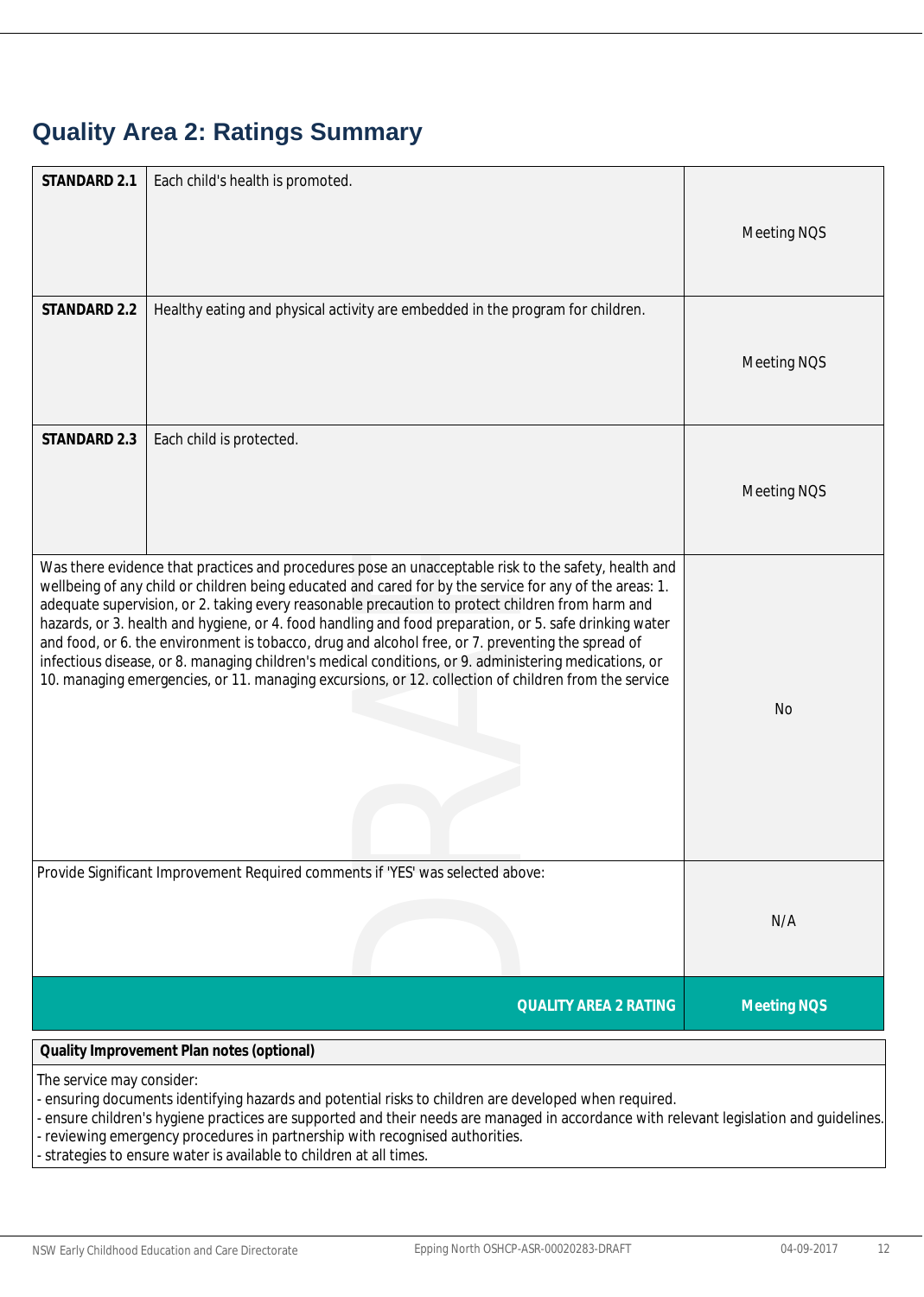The following resource explains how Work Health and Safety legislation underpins a quality learning environment and the way in which health and safety practices can protect the wellbeing of educators, children, families and visitors to the service. http://www.ipsplibrary.net.au/

The following resource encourages education and care services to consider emergency situations within the local contexts. This resource supports services to be well prepared for emergency situations and develop action plans using local and state-based resource agencies.

http://www.cscentral.org.au/Resources/managing-emergency-situations.pdf

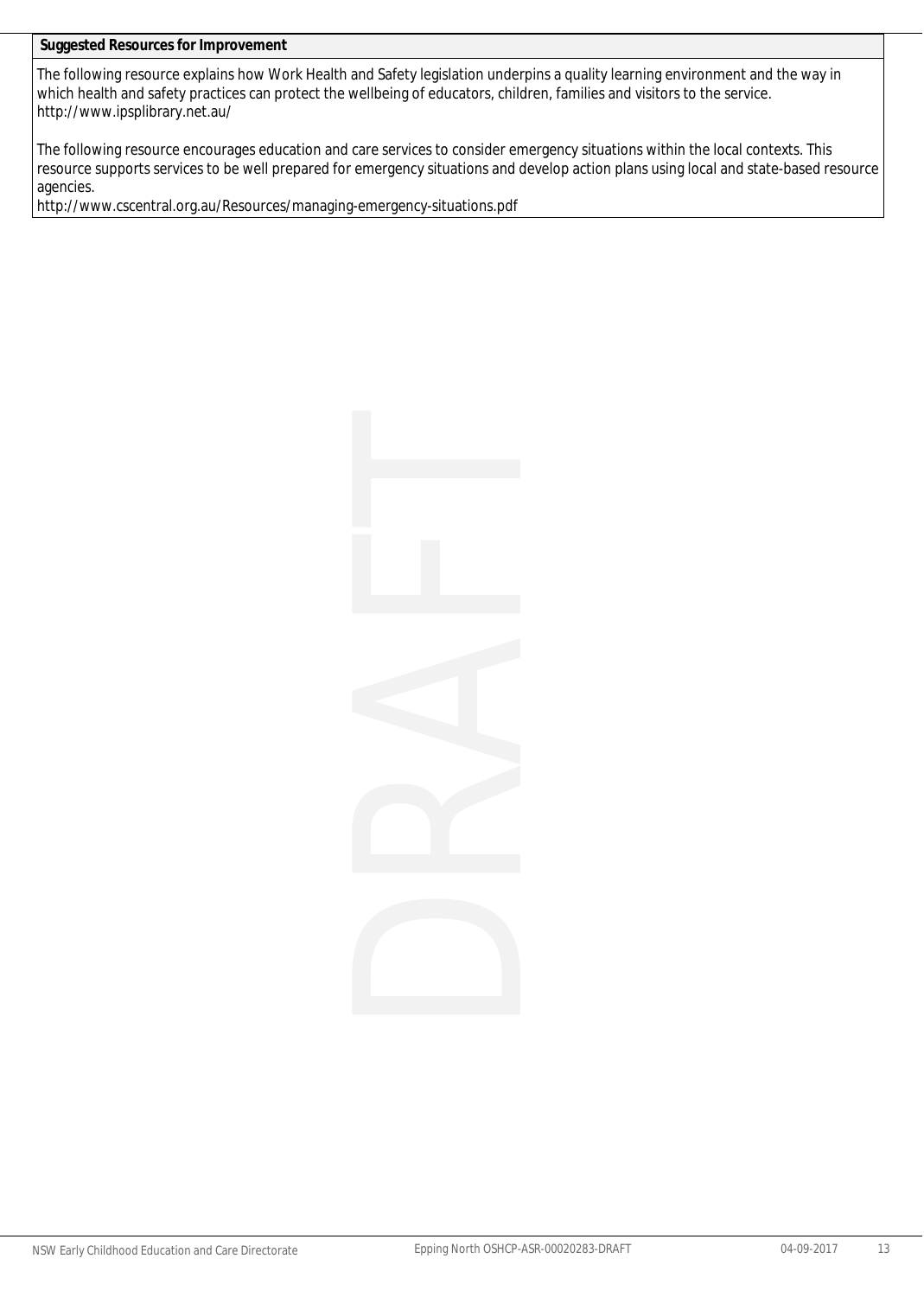### **Quality Area 3:Physical environment**

| <b>STANDARD 3.1</b>                           | The design and location of the premises is appropriate for the operation of a service.                                                                                                                                                                                                                                                         |                                                                                                                                                                                                    |                                                                                                                                                                                                           |                    |
|-----------------------------------------------|------------------------------------------------------------------------------------------------------------------------------------------------------------------------------------------------------------------------------------------------------------------------------------------------------------------------------------------------|----------------------------------------------------------------------------------------------------------------------------------------------------------------------------------------------------|-----------------------------------------------------------------------------------------------------------------------------------------------------------------------------------------------------------|--------------------|
| Element                                       |                                                                                                                                                                                                                                                                                                                                                | <b>QUALITY MAP</b>                                                                                                                                                                                 |                                                                                                                                                                                                           | Met or Not Met     |
| 3.1.1                                         | The service is working<br>towards ensuring outdoor<br>and indoor spaces, buildings,<br>furniture, equipment,<br>facilities and resources are<br>suitable for their purpose.<br>This does not pose an<br>unacceptable risk to the<br>safety, health or wellbeing of<br>any child or children being<br>educated and cared for by<br>the service. | Outdoor and indoor spaces,<br>buildings, furniture,<br>equipment, facilities and<br>resources are suitable for<br>their purpose.                                                                   | All outdoor and indoor<br>spaces, buildings, furniture,<br>equipment, facilities and<br>resources provide a<br>stimulating learning and care<br>environment for children.                                 | Met                |
| 3.1.2                                         | Premises, equipment and<br>furniture are safe, clean and<br>in good repair.                                                                                                                                                                                                                                                                    | Premises, furniture and<br>equipment are safe, clean<br>and well maintained.                                                                                                                       | All premises, furniture and<br>equipment are safe, clean<br>and well maintained and<br>enhance the learning<br>environment for children.                                                                  | Met                |
| 3.1.3                                         | Facilities are designed or<br>adapted to allow access and<br>participation by children.                                                                                                                                                                                                                                                        | Facilities are designed or<br>adapted to ensure access and<br>participation by every child in<br>the service and to allow<br>flexible use, and interaction<br>between indoor and outdoor<br>space. | Facilities are designed or<br>adapted to ensure active<br>participation by every child in<br>the service and promote<br>flexible use and interaction<br>between indoor and outdoor<br>space at all times. | Met                |
| 3.1                                           |                                                                                                                                                                                                                                                                                                                                                | The design and location of the premises is appropriate for the operation of a service.                                                                                                             |                                                                                                                                                                                                           | <b>Meeting NOS</b> |
| STANDARD 3.1<br>to access a variety of areas. | <b>Analysis Notes</b><br>The service has created an environment that is suitable for school aged children providing them with choices to move independently                                                                                                                                                                                    |                                                                                                                                                                                                    |                                                                                                                                                                                                           |                    |
|                                               |                                                                                                                                                                                                                                                                                                                                                |                                                                                                                                                                                                    |                                                                                                                                                                                                           |                    |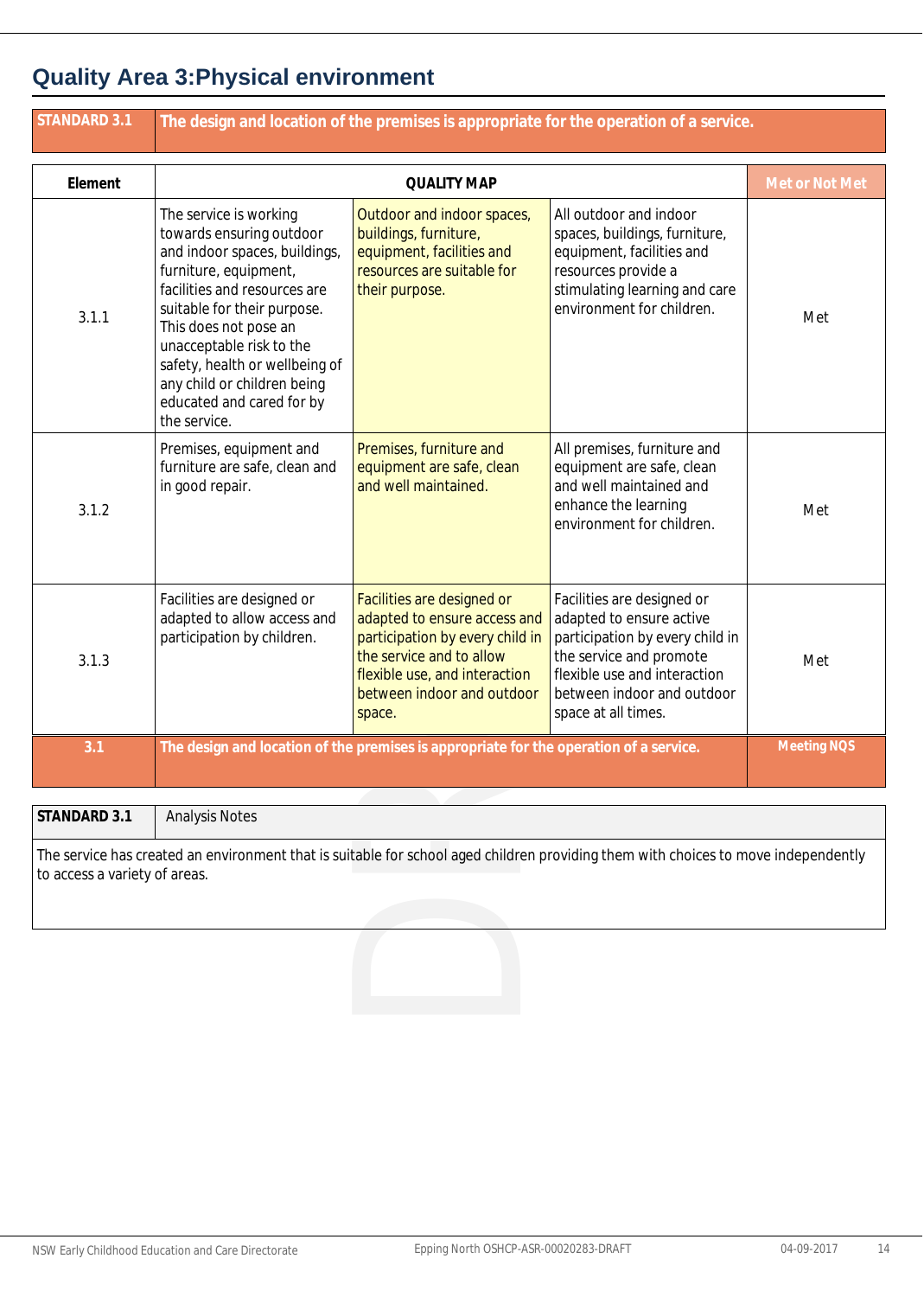| <b>STANDARD 3.2</b> | The environment is inclusive, promotes competence, independent exploration and learning through<br>play.                        |                                                                                                                                                                                                   |                                                                                                                                                                                                                                                                                                                           |                    |  |
|---------------------|---------------------------------------------------------------------------------------------------------------------------------|---------------------------------------------------------------------------------------------------------------------------------------------------------------------------------------------------|---------------------------------------------------------------------------------------------------------------------------------------------------------------------------------------------------------------------------------------------------------------------------------------------------------------------------|--------------------|--|
| Element             |                                                                                                                                 | <b>QUALITY MAP</b>                                                                                                                                                                                |                                                                                                                                                                                                                                                                                                                           | Met or Not Met     |  |
| 3.2.1               | The configuration of outdoor<br>and indoor spaces provides<br>children with some<br>opportunities to engage in<br>activities.   | Outdoor and indoor spaces<br>are designed and organised<br>to engage every child in<br>quality experiences in both<br>built and natural<br>environments.                                          | Outdoor and indoor spaces<br>are designed and effectively<br>organised to engage every<br>child in quality experiences<br>involving the built and natural<br>environments. The spaces<br>provide the flexibility to<br>respond to children's<br>individual needs,<br>development, self-initiated<br>play and exploration. | Met                |  |
| 3.2.2               | Resources, materials and<br>equipment are<br>developmentally appropriate,<br>sufficient in number and<br>available to children. | Resources, materials and<br>equipment are sufficient in<br>number, organised in ways<br>that ensure appropriate and<br>effective implementation of<br>the program and allow for<br>multiple uses. | Resources, materials and<br>equipment are sufficient in<br>number, organised in ways<br>that extend every child's<br>participation in the program<br>and are consistently used in<br>numerous ways.                                                                                                                       | Met                |  |
| 3.2                 | through play.                                                                                                                   |                                                                                                                                                                                                   | The environment is inclusive, promotes competence, independent exploration and learning                                                                                                                                                                                                                                   | <b>Meeting NOS</b> |  |
| STANDARD 3.2        | <b>Analysis Notes</b>                                                                                                           |                                                                                                                                                                                                   |                                                                                                                                                                                                                                                                                                                           |                    |  |
|                     |                                                                                                                                 |                                                                                                                                                                                                   | Educators provide an environment that caters for school aged children supporting them to participate in a variety of experiences.                                                                                                                                                                                         |                    |  |
|                     |                                                                                                                                 |                                                                                                                                                                                                   |                                                                                                                                                                                                                                                                                                                           |                    |  |
|                     |                                                                                                                                 |                                                                                                                                                                                                   |                                                                                                                                                                                                                                                                                                                           |                    |  |
|                     |                                                                                                                                 |                                                                                                                                                                                                   |                                                                                                                                                                                                                                                                                                                           |                    |  |

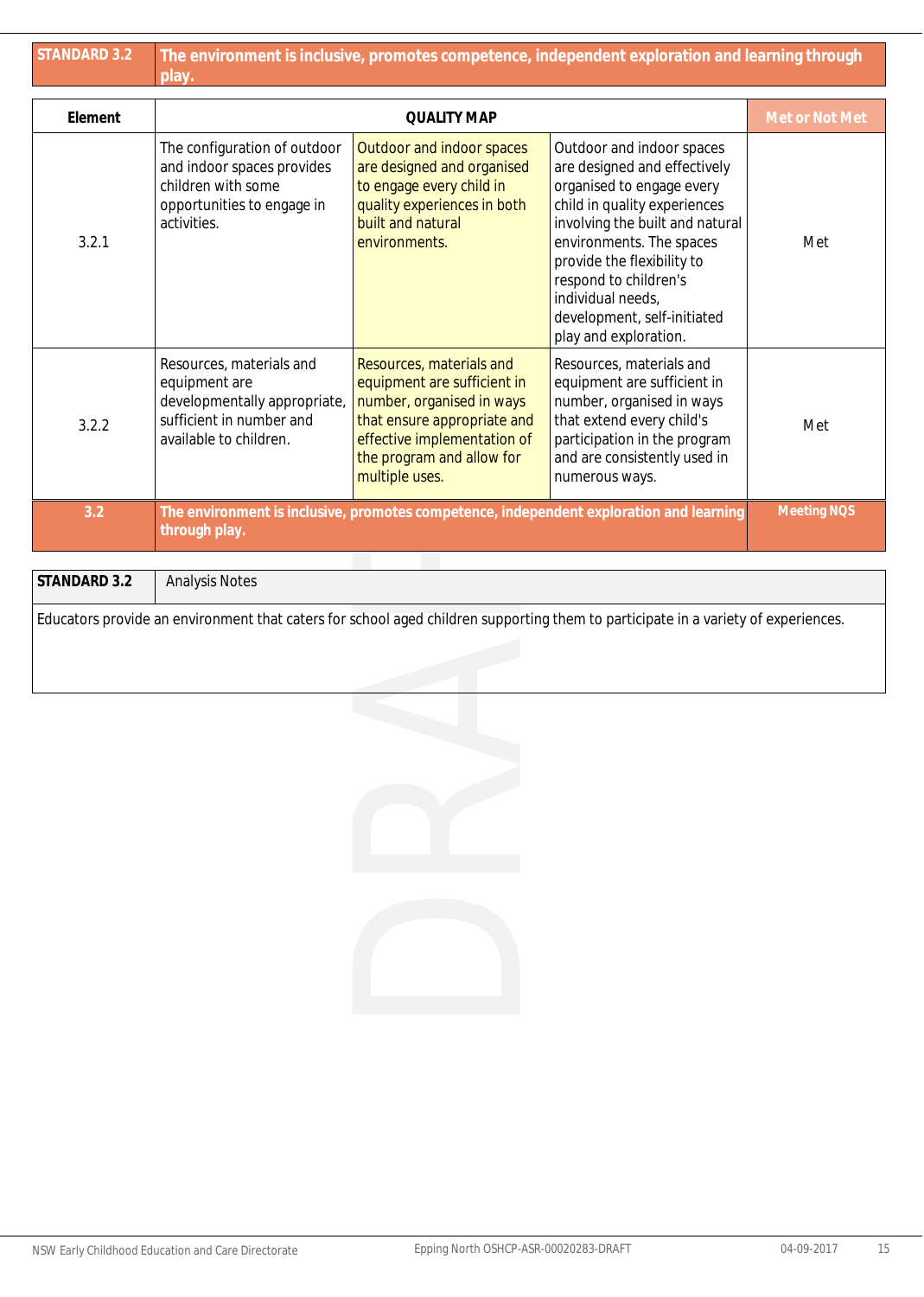| <b>STANDARD 3.3</b> | The service takes an active role in caring for its environment and contributes to a sustainable future.    |                                                                                                             |                                                                                                                                                                                |                    |  |
|---------------------|------------------------------------------------------------------------------------------------------------|-------------------------------------------------------------------------------------------------------------|--------------------------------------------------------------------------------------------------------------------------------------------------------------------------------|--------------------|--|
| Element             |                                                                                                            | <b>QUALITY MAP</b>                                                                                          |                                                                                                                                                                                | Met or Not Met     |  |
| 3.3.1               | Some consideration is given<br>to sustainable practices in<br>service operations.                          | Sustainable practices are<br>embedded in service<br>operations.                                             | Sustainable practices are<br>embedded in service<br>operations and consistently<br>promoted in the everyday<br>program.                                                        | Met                |  |
| 3.3.2               | Some information is provided<br>to children about<br>environmental responsibility.                         | Children are supported to<br>become environmentally<br>responsible and show respect<br>for the environment. | Children are actively involved<br>in being environmentally<br>responsible and supported to<br>continue this involvement<br>within the program and in the<br>broader community. | Met                |  |
| 3.3                 | The service takes an active role in caring for its environment and contributes to a<br>sustainable future. |                                                                                                             |                                                                                                                                                                                | <b>Meeting NOS</b> |  |

| STANDARD 3.3 | <b>Analysis Notes</b>                                                                    |
|--------------|------------------------------------------------------------------------------------------|
|              | The service has developed positive attitudes towards implementing sustainable practices. |

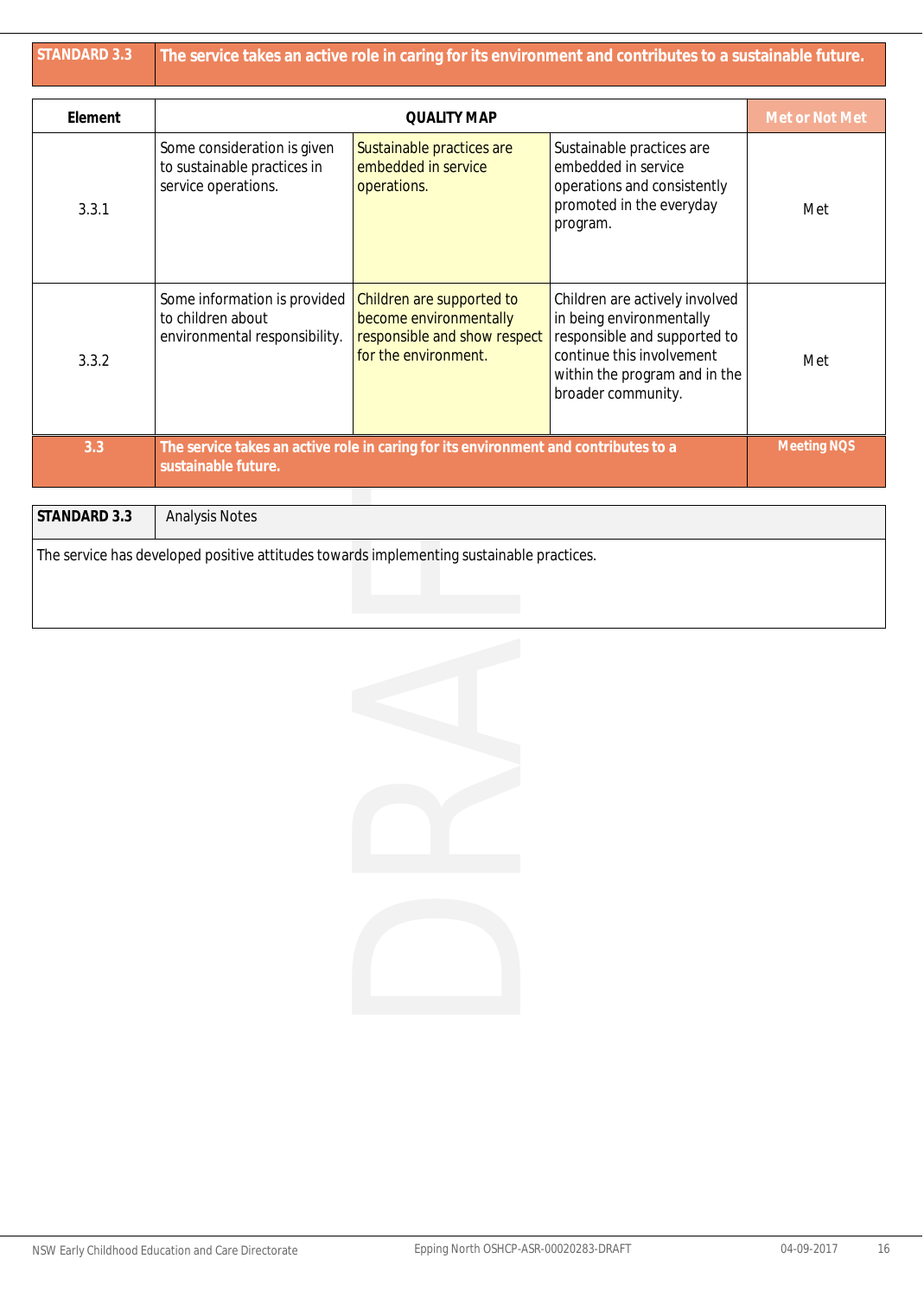# **Quality Area 3: Ratings Summary**

| STANDARD 3.1              | The design and location of the premises is appropriate for the operation of a service.                                                                                                                                                                                                                                                                                                                                                                                                                                         | Meeting NQS        |
|---------------------------|--------------------------------------------------------------------------------------------------------------------------------------------------------------------------------------------------------------------------------------------------------------------------------------------------------------------------------------------------------------------------------------------------------------------------------------------------------------------------------------------------------------------------------|--------------------|
| STANDARD 3.2              | The environment is inclusive, promotes competence, independent exploration and<br>learning through play.                                                                                                                                                                                                                                                                                                                                                                                                                       | Meeting NQS        |
| STANDARD 3.3              | The service takes an active role in caring for its environment and contributes to a<br>sustainable future.                                                                                                                                                                                                                                                                                                                                                                                                                     | Meeting NQS        |
|                           | Was there evidence that there is systematic and ongoing failure to ensure that: 1. the premises<br>(including outdoor play spaces), furniture or equipment are safe and in good repair, or 2. there is<br>sufficient furniture, materials and developmentally appropriate equipment for each child, or 3. indoor<br>or outdoor space requirements are met and this failure poses an unacceptable risk to the safety,<br>health or wellbeing of any child or children being educated and cared for by the service.              | <b>No</b>          |
|                           | Provide Significant Improvement Required comments if 'YES' was selected above:                                                                                                                                                                                                                                                                                                                                                                                                                                                 | N/A                |
|                           | <b>QUALITY AREA 3 RATING</b>                                                                                                                                                                                                                                                                                                                                                                                                                                                                                                   | <b>Meeting NOS</b> |
|                           | Quality Improvement Plan notes (optional)                                                                                                                                                                                                                                                                                                                                                                                                                                                                                      |                    |
| The service may consider: | - Including plants in the space for children to access.<br>- including natural features and loose parts play for children to incorporate in their activities.<br>- reviewing practices within the current routine and staffing arrangements to ensure children are able to participate in both the indoor<br>and outdoor environment at all times.<br>- extending practices towards sustainability and environmental awareness and responsibility.<br>- increasing children's awareness of and access to additional resources. |                    |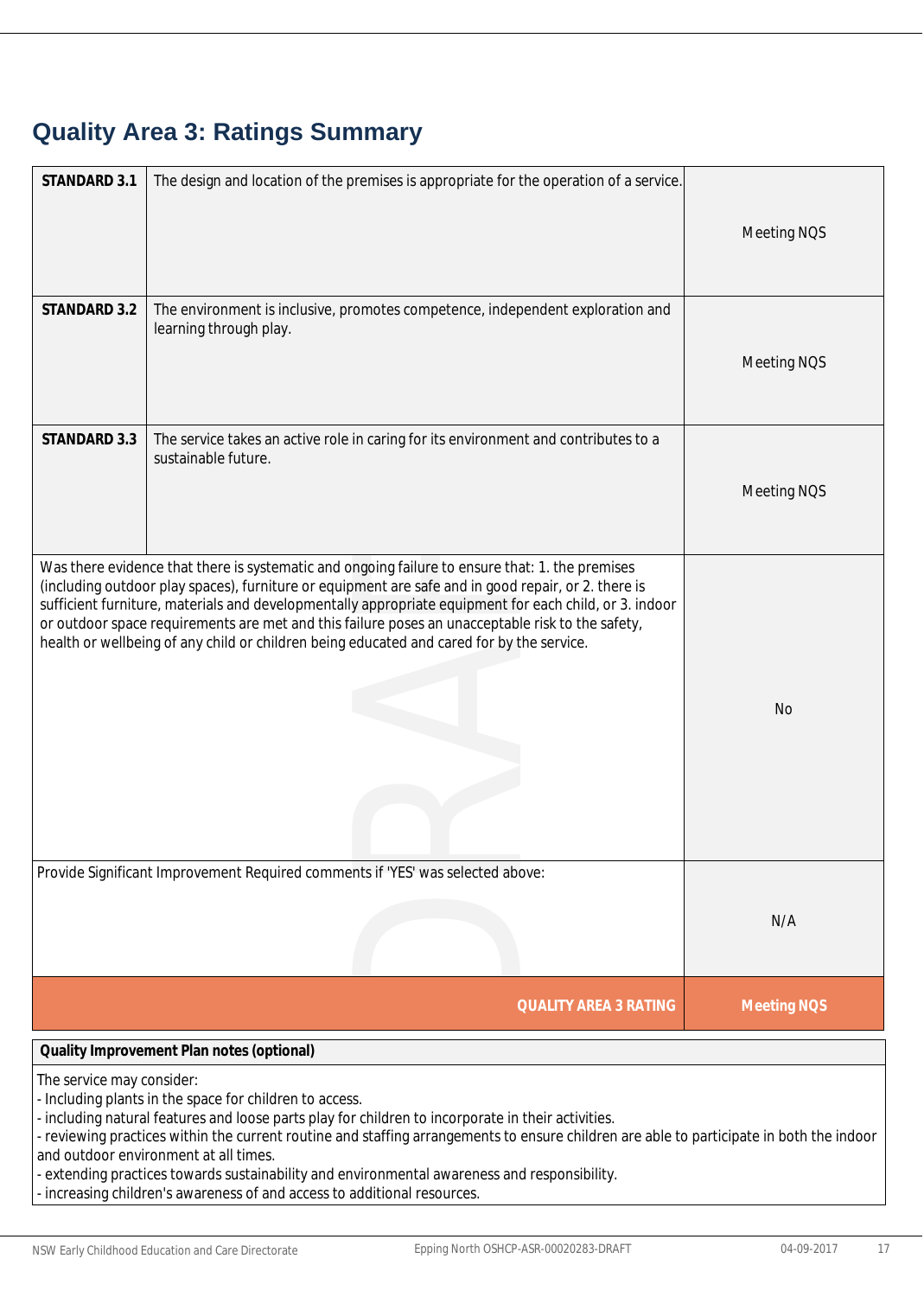The following resource "explores the possibilities can be realised in a program where children move freely between playrooms and the indoor and outdoor spaces."

http://www.earlychildhoodaustralia.org.au/nqsplp/wp-content/uploads/2012/05/NQS\_PLP\_E-Newsletter\_No30.pdf

The following resource demonstrates how effective and stimulating environments can be set up using a variety of materials, particularly natural materials.

http://bookshop.fka.com.au/home-page/inviting-play-inviting-play-revised-edition-2011.html

Loose Parts Play.

http://www.aneverydaystory.com/3013/03/05/the-theory-of-loose-parts/

The following resource describes how educators can use existing space, materials and resources to provide quality inclusive play opportunities and learning experiences for children. It also provides low cost ideas and suggestions for making the environment more engaging.

http://www.ipsplibrary.net.au/

The following resource is designed to assist staff of OSHC services provide eco-friendly activities for children. It includes practical advice on all aspects of good environmental practice.

http://networkofcommunityactivities.org.au/publications/network-books-and-videos/

The following resource is an audit tool designed to assist services to consider sustainability and environmental responsibility as practices in each of the Quality Areas in the National Quality Standard are reviewed, and a Quality Improvement Plan is developed. http://www.eceen.org.au/index.asp

The following resource encourages educators to engage in deeper thinking about how we live and how we work with children and families in the interests of long-term survival for the Earth.

http://www.earlychildhoodaustralia.org.au/our-publications/research-practice-series/research-practice-series-index/2014 issues/ways-thinking-acting-relating-sustainability/

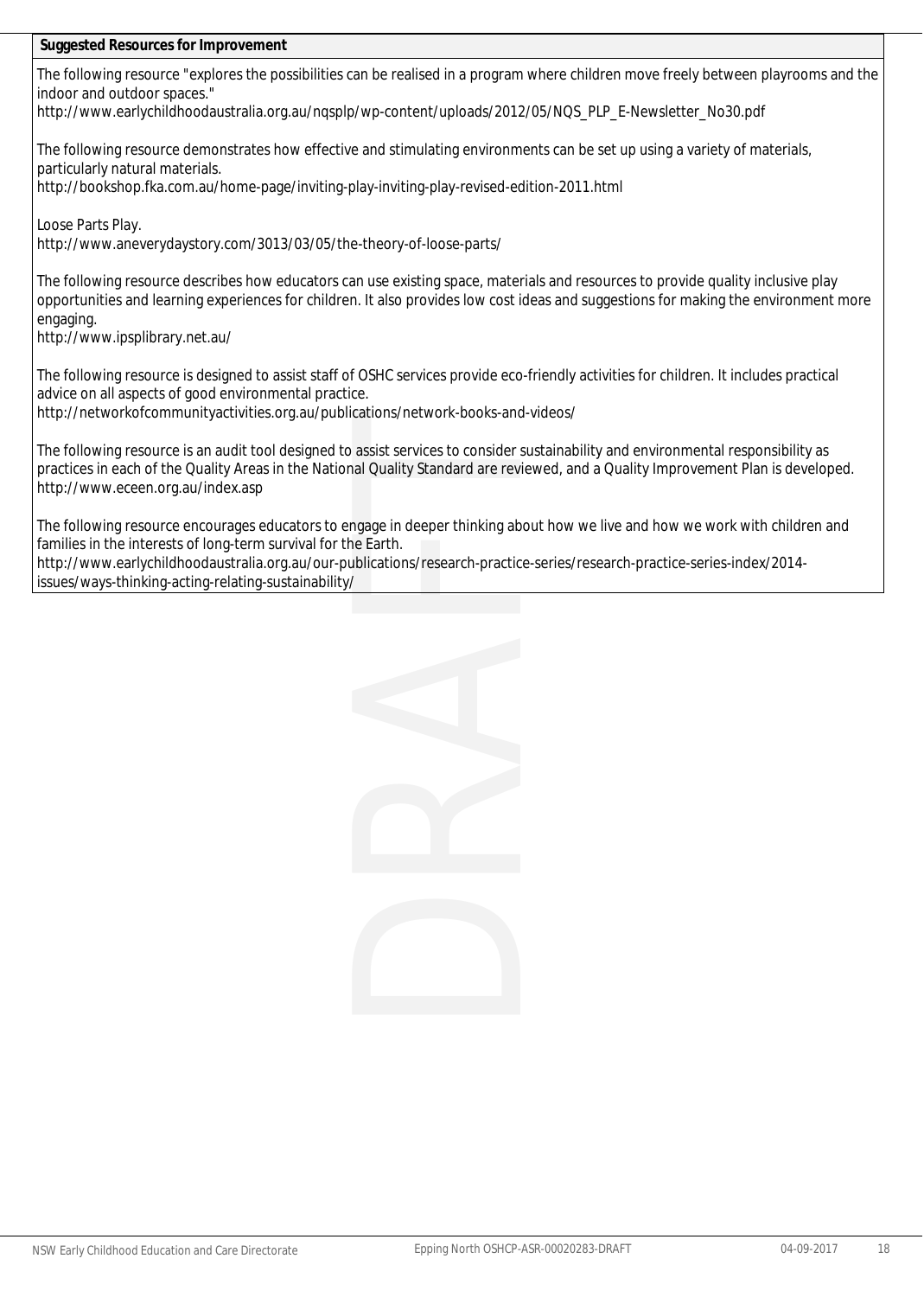### **Quality Area 4:Staffing arrangements**

| STANDARD 4.1 | Staffing arrangements enhance children's learning and development and ensure their safety and<br>wellbeing.                                                                                                                                                                                                  |                                                                                            |                                                                                                                                                                                                                    |                    |  |
|--------------|--------------------------------------------------------------------------------------------------------------------------------------------------------------------------------------------------------------------------------------------------------------------------------------------------------------|--------------------------------------------------------------------------------------------|--------------------------------------------------------------------------------------------------------------------------------------------------------------------------------------------------------------------|--------------------|--|
| Element      |                                                                                                                                                                                                                                                                                                              | <b>QUALITY MAP</b>                                                                         |                                                                                                                                                                                                                    | Met or Not Met     |  |
| 4.1.1        | The service is working<br>towards ensuring educator-<br>to-child ratios and<br>qualification requirements<br>are maintained at all times.<br>This does not pose an<br>unacceptable risk to the<br>safety, health or wellbeing of<br>any child or children being<br>educated and cared for by<br>the service. | Educator-to-child ratios and<br>qualification requirements<br>are maintained at all times. | Educator-to-child ratios and<br>qualification requirements<br>are maintained at all times,<br>and the organisation of<br>educators contributes to a<br>high quality learning and care<br>environment for children. | Met                |  |
| 4.1          | safety and wellbeing.                                                                                                                                                                                                                                                                                        | Staffing arrangements enhance children's learning and development and ensure their         |                                                                                                                                                                                                                    | <b>Meeting NOS</b> |  |
| STANDARD 4.1 | <b>Analysis Notes</b>                                                                                                                                                                                                                                                                                        |                                                                                            |                                                                                                                                                                                                                    |                    |  |
|              | The service has access to staff to ensure the recommended ratio is maintained at all times.                                                                                                                                                                                                                  |                                                                                            |                                                                                                                                                                                                                    |                    |  |

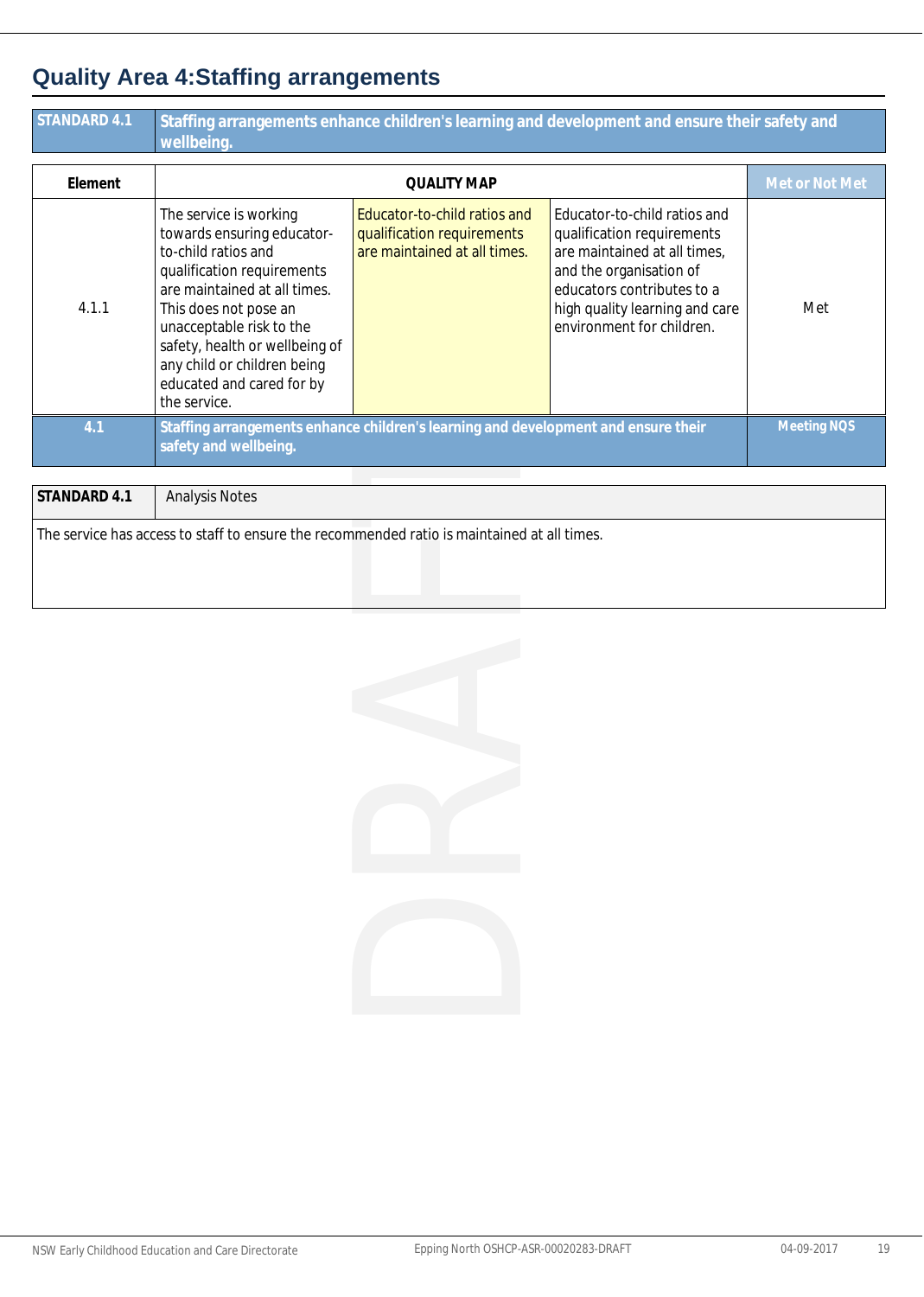| Element<br><b>QUALITY MAP</b><br>Professional standards are<br>Professional standards guide<br>Professional standards are<br>practice, interactions and<br>sometimes evident.<br>embedded in practice,<br>interactions and relationships<br>relationships.<br>and this promotes positive<br>4.2.1<br>relationships, and a safe and<br>predictable environment<br>both for children and adults.<br>Educators and staff generally<br>Educators, co-ordinators and<br><b>Educators and staff</b><br>staff members work<br>work collaboratively.<br>consistently demonstrate a<br>high level of collaboration.<br>collaboratively and affirm,<br>They affirm, challenge,<br>challenge, support and learn<br>4.2.2<br>from each other to further<br>support and learn from each<br>other to continually improve<br>develop their skills, to<br>skills to enhance practice and<br>improve practice and<br>relationships.<br>relationships.<br>Interactions convey<br>Interactions convey mutual<br>Interactions consistently<br>recognition of each other's<br>demonstrate mutual respect,<br>respect, equity and<br>recognition of each other's<br>equity and recognition of<br>strengths and skills.<br>each other's strengths and<br>strengths and skills.<br>4.2.3<br>skills, promoting a positive<br>atmosphere within the<br>service.<br>4.2<br>Educators, co-ordinators and staff members are respectful and ethical.<br>STANDARD 4.2<br><b>Analysis Notes</b><br>Educators demonstrate a respectful relationship with each other. |                    | Educators, co-ordinators and staff members are respectful and ethical. | STANDARD 4.2 |
|-------------------------------------------------------------------------------------------------------------------------------------------------------------------------------------------------------------------------------------------------------------------------------------------------------------------------------------------------------------------------------------------------------------------------------------------------------------------------------------------------------------------------------------------------------------------------------------------------------------------------------------------------------------------------------------------------------------------------------------------------------------------------------------------------------------------------------------------------------------------------------------------------------------------------------------------------------------------------------------------------------------------------------------------------------------------------------------------------------------------------------------------------------------------------------------------------------------------------------------------------------------------------------------------------------------------------------------------------------------------------------------------------------------------------------------------------------------------------------------------------------------------------------------|--------------------|------------------------------------------------------------------------|--------------|
|                                                                                                                                                                                                                                                                                                                                                                                                                                                                                                                                                                                                                                                                                                                                                                                                                                                                                                                                                                                                                                                                                                                                                                                                                                                                                                                                                                                                                                                                                                                                     | Met or Not Met     |                                                                        |              |
|                                                                                                                                                                                                                                                                                                                                                                                                                                                                                                                                                                                                                                                                                                                                                                                                                                                                                                                                                                                                                                                                                                                                                                                                                                                                                                                                                                                                                                                                                                                                     | Met                |                                                                        |              |
|                                                                                                                                                                                                                                                                                                                                                                                                                                                                                                                                                                                                                                                                                                                                                                                                                                                                                                                                                                                                                                                                                                                                                                                                                                                                                                                                                                                                                                                                                                                                     | Met                |                                                                        |              |
|                                                                                                                                                                                                                                                                                                                                                                                                                                                                                                                                                                                                                                                                                                                                                                                                                                                                                                                                                                                                                                                                                                                                                                                                                                                                                                                                                                                                                                                                                                                                     | Met                |                                                                        |              |
|                                                                                                                                                                                                                                                                                                                                                                                                                                                                                                                                                                                                                                                                                                                                                                                                                                                                                                                                                                                                                                                                                                                                                                                                                                                                                                                                                                                                                                                                                                                                     | <b>Meeting NOS</b> |                                                                        |              |
|                                                                                                                                                                                                                                                                                                                                                                                                                                                                                                                                                                                                                                                                                                                                                                                                                                                                                                                                                                                                                                                                                                                                                                                                                                                                                                                                                                                                                                                                                                                                     |                    |                                                                        |              |
|                                                                                                                                                                                                                                                                                                                                                                                                                                                                                                                                                                                                                                                                                                                                                                                                                                                                                                                                                                                                                                                                                                                                                                                                                                                                                                                                                                                                                                                                                                                                     |                    |                                                                        |              |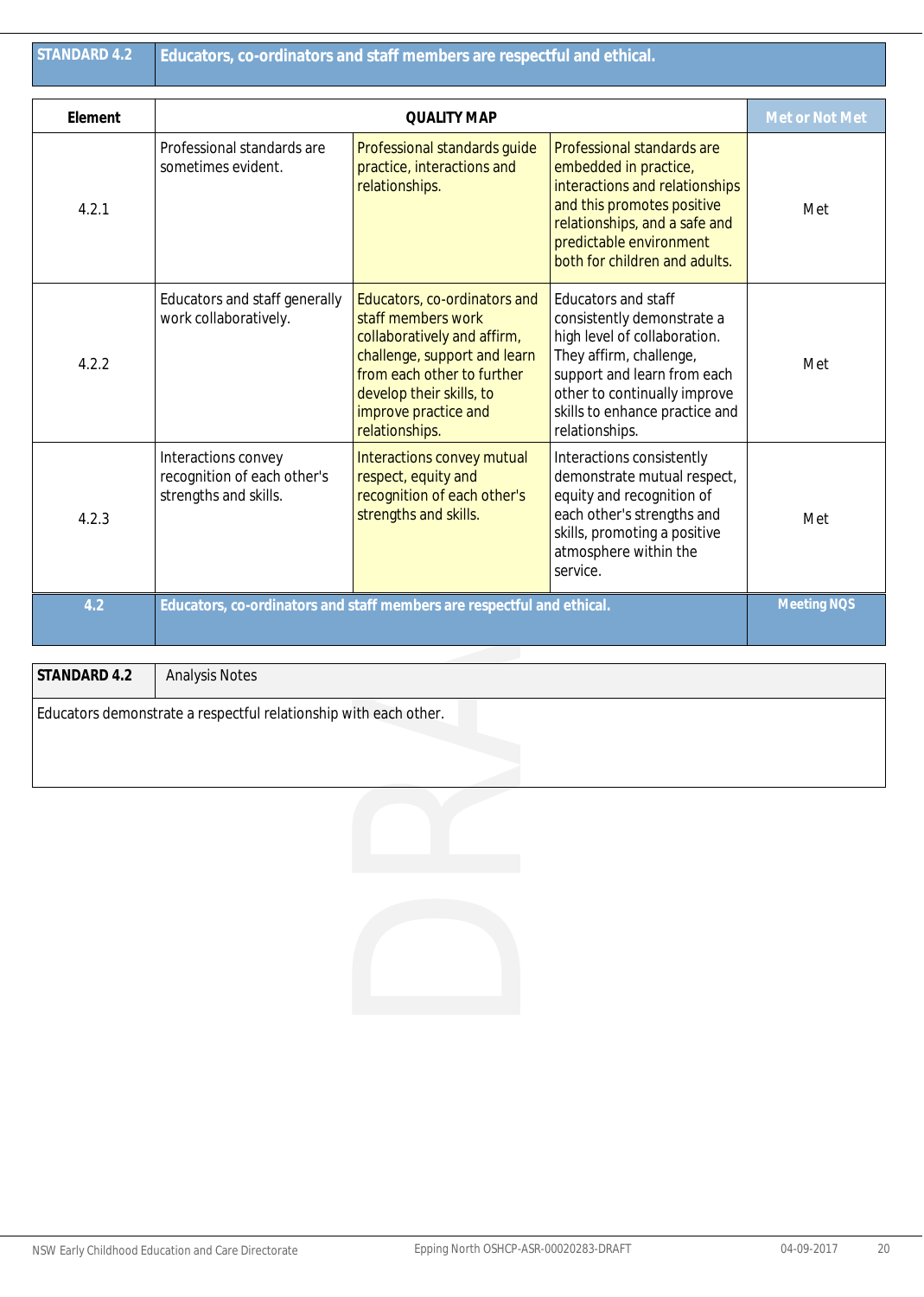### **Quality Area 4: Ratings Summary**

| STANDARD 4.1              | Staffing arrangements enhance children's learning and development and ensure<br>their safety and wellbeing.                                                                                                                                                                                                                                                                                                             | Meeting NQS        |
|---------------------------|-------------------------------------------------------------------------------------------------------------------------------------------------------------------------------------------------------------------------------------------------------------------------------------------------------------------------------------------------------------------------------------------------------------------------|--------------------|
| STANDARD 4.2              | Educators, co-ordinators and staff members are respectful and ethical.                                                                                                                                                                                                                                                                                                                                                  |                    |
|                           |                                                                                                                                                                                                                                                                                                                                                                                                                         | Meeting NQS        |
| service.                  | Was there evidence that there is: 1. systematic and ongoing failure to meet staffing arrangements<br>(educator-to-child ratios and qualification requirements), or 2. behaviour, interactions or lack of<br>collaboration between staff members leads to unprofessional practice and this poses an unacceptable<br>risk to the safety, health or wellbeing of any child or children being educated and cared for by the | <b>No</b>          |
|                           | Provide Significant Improvement Required comments if 'YES' was selected above:                                                                                                                                                                                                                                                                                                                                          | N/A                |
|                           | <b>QUALITY AREA 4 RATING</b>                                                                                                                                                                                                                                                                                                                                                                                            | <b>Meeting NOS</b> |
|                           | Quality Improvement Plan notes (optional)                                                                                                                                                                                                                                                                                                                                                                               |                    |
| The service may consider: | - reflecting on opportunities to strengthen skill development and team reflection.<br>- recording professional conversations to strengthen service practices.<br>- opportunities to strengthen skill development and team reflection.                                                                                                                                                                                   |                    |

- opportunities to strengthen skill development and team reflection.

- review staffing arrangements and completion of tasks to ensure they contribute to a high quality learning and care environment.

**Suggested Resources for Improvement**

The following resource encourages services to develop a culture of ongoing quality improvement by putting educators ideas and practices 'under the microscope' and questioning everything. The fact sheet includes suggestions for the educational leader to ensure that all educators can contribute to professional discussions.

http://www.mytimeourplace.com.au/files/FS4\_ReflectiveDiscussion.pdf

The following resource describes the way staffing arrangements affect all aspects of a service, including the relationships and general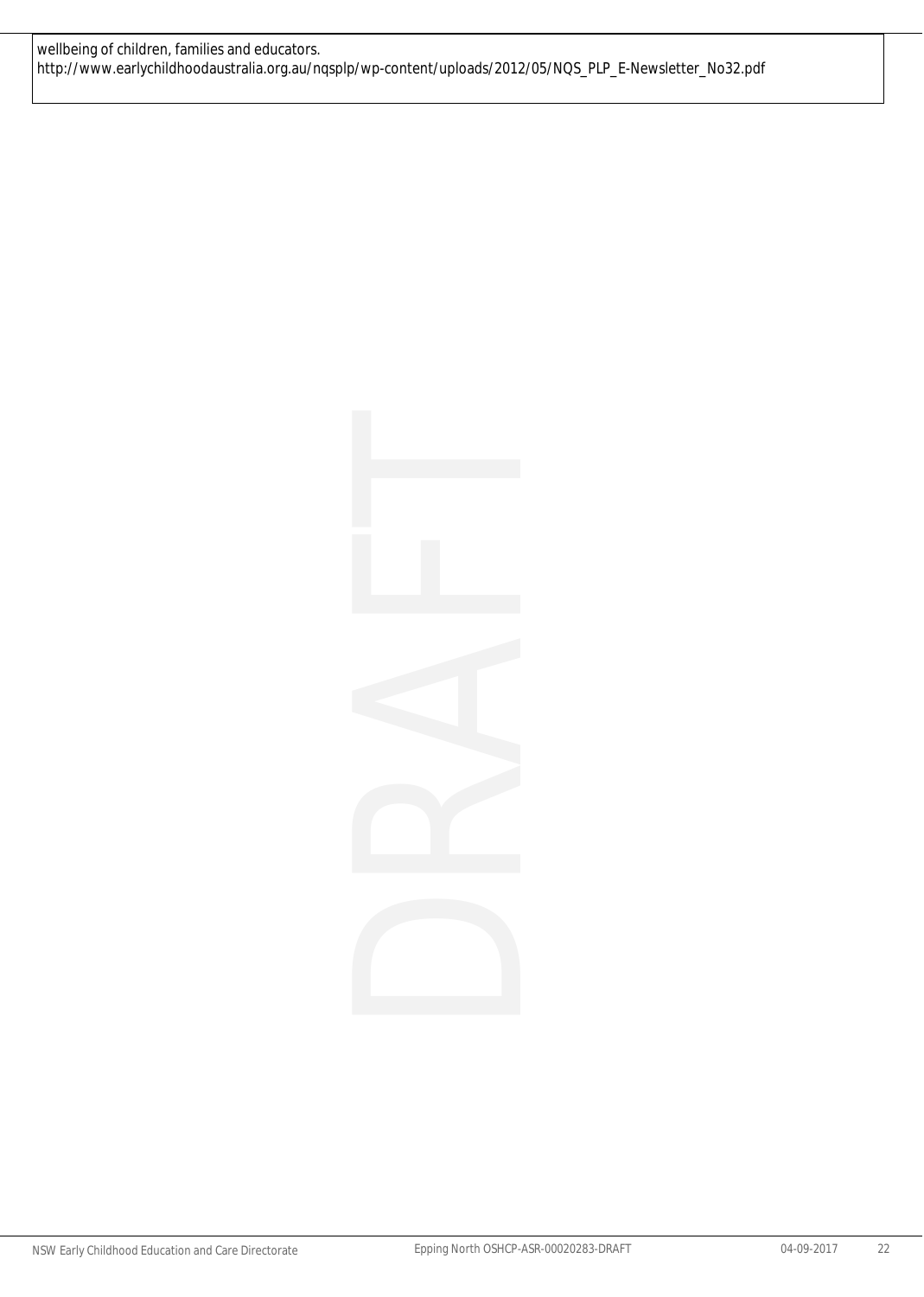### **Quality Area 5:Relationships with children**

| <b>STANDARD 5.1</b> | Respectful and equitable relationships are developed and maintained with each child.                       |                                                                                                                                                         |                                                                                                                                                                                             |                    |
|---------------------|------------------------------------------------------------------------------------------------------------|---------------------------------------------------------------------------------------------------------------------------------------------------------|---------------------------------------------------------------------------------------------------------------------------------------------------------------------------------------------|--------------------|
| Element             |                                                                                                            | <b>QUALITY MAP</b>                                                                                                                                      |                                                                                                                                                                                             | Met or Not Met     |
| 5.1.1               | Interactions with children are<br>usually warm, respectful and<br>sometimes responsive and<br>build trust. | Interactions with each child<br>are warm, responsive and<br>build trusting relationships.                                                               | Interactions with each child<br>are consistently warm,<br>responsive and build trusting<br>relationships that promote<br>children's sense of security<br>and belonging.                     | Met                |
| 5.1.2               | Children are usually able to<br>engage with educators in<br>meaningful and open<br>interactions.           | Every child is able to engage<br>with educators in meaningful,<br>open interactions that<br>support the acquisition of<br>skills for life and learning. | Every child is consistently<br>encouraged and supported to<br>engage with educators in<br>meaningful, open interactions<br>that enhance the acquisition<br>of skills for life and learning. | Met                |
| 5.1.3               | Children are usually helped to<br>feel secure, confident and<br>included.                                  | Each child is supported to feel<br>secure, confident and<br>included.                                                                                   | Each child is consistently<br>included and involved in the<br>program and displays<br>confidence and security.                                                                              | Met                |
| 5.1                 |                                                                                                            | Respectful and equitable relationships are developed and maintained with each child.                                                                    |                                                                                                                                                                                             | <b>Meeting NOS</b> |
| STANDARD 5.1        | <b>Analysis Notes</b>                                                                                      |                                                                                                                                                         |                                                                                                                                                                                             |                    |
|                     | Educators display warm and supportive relationships with children.                                         |                                                                                                                                                         |                                                                                                                                                                                             |                    |
|                     |                                                                                                            |                                                                                                                                                         |                                                                                                                                                                                             |                    |
|                     |                                                                                                            |                                                                                                                                                         |                                                                                                                                                                                             |                    |

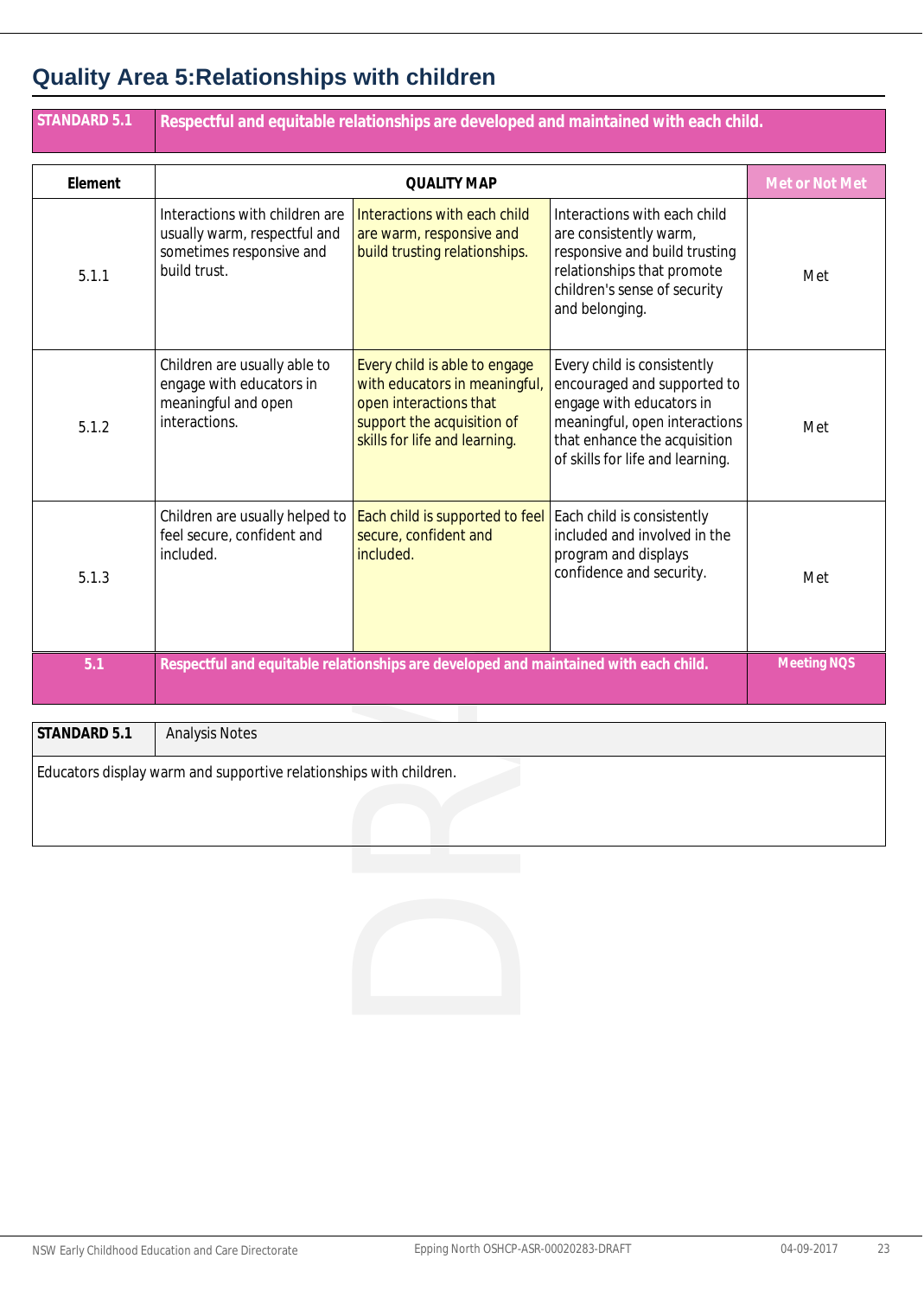| <b>STANDARD 5.2</b> | Each child is supported to build and maintain sensitive and responsive relationships with other<br>children and adults.                                                                                                                                                                |                                                                                                                                                                          |                                                                                                                                                                                                         |                    |  |
|---------------------|----------------------------------------------------------------------------------------------------------------------------------------------------------------------------------------------------------------------------------------------------------------------------------------|--------------------------------------------------------------------------------------------------------------------------------------------------------------------------|---------------------------------------------------------------------------------------------------------------------------------------------------------------------------------------------------------|--------------------|--|
| Element             |                                                                                                                                                                                                                                                                                        | <b>QUALITY MAP</b>                                                                                                                                                       |                                                                                                                                                                                                         | Met or Not Met     |  |
| 5.2.1               | Children are supported to<br>work with others.                                                                                                                                                                                                                                         | Each child is supported to<br>work with, learn from and<br>help others through<br>collaborative learning<br>opportunities.                                               | Collaborative learning<br>opportunities are effectively<br>facilitated and every child is<br>consistently supported to<br>work with, learn from and<br>help others.                                     | Met                |  |
| 5.2.2               | Children are usually<br>supported to manage their<br>own behaviour and respond<br>to others.                                                                                                                                                                                           | Each child is supported to<br>manage their own behaviour,<br>respond appropriately to the<br>behaviour of others and<br>communicate effectively to<br>resolve conflicts. | Each child is consistently<br>encouraged and supported to<br>manage their own behaviour,<br>respond appropriately to the<br>behaviour of others and<br>communicate effectively to<br>resolve conflicts. | Met                |  |
| 5.2.3               | The service is working<br>towards ensuring the dignity<br>and rights of every child are<br>maintained at all times. This<br>does not pose an<br>unacceptable risk to the<br>safety, health or wellbeing of<br>any child or children being<br>educated and cared for by<br>the service. | The dignity and rights of<br>every child are maintained at<br>all times.                                                                                                 | The dignity and rights of<br>every child are consistently<br>supported and promoted at<br>all times.                                                                                                    | Met                |  |
| 5.2                 | other children and adults.                                                                                                                                                                                                                                                             | Each child is supported to build and maintain sensitive and responsive relationships with                                                                                |                                                                                                                                                                                                         | <b>Meeting NOS</b> |  |
| STANDARD 5.2        | <b>Analysis Notes</b>                                                                                                                                                                                                                                                                  |                                                                                                                                                                          |                                                                                                                                                                                                         |                    |  |
|                     | Educators provide an environment that supports children to develop and maintain relationships with peers.                                                                                                                                                                              |                                                                                                                                                                          |                                                                                                                                                                                                         |                    |  |
|                     |                                                                                                                                                                                                                                                                                        |                                                                                                                                                                          |                                                                                                                                                                                                         |                    |  |
|                     |                                                                                                                                                                                                                                                                                        |                                                                                                                                                                          |                                                                                                                                                                                                         |                    |  |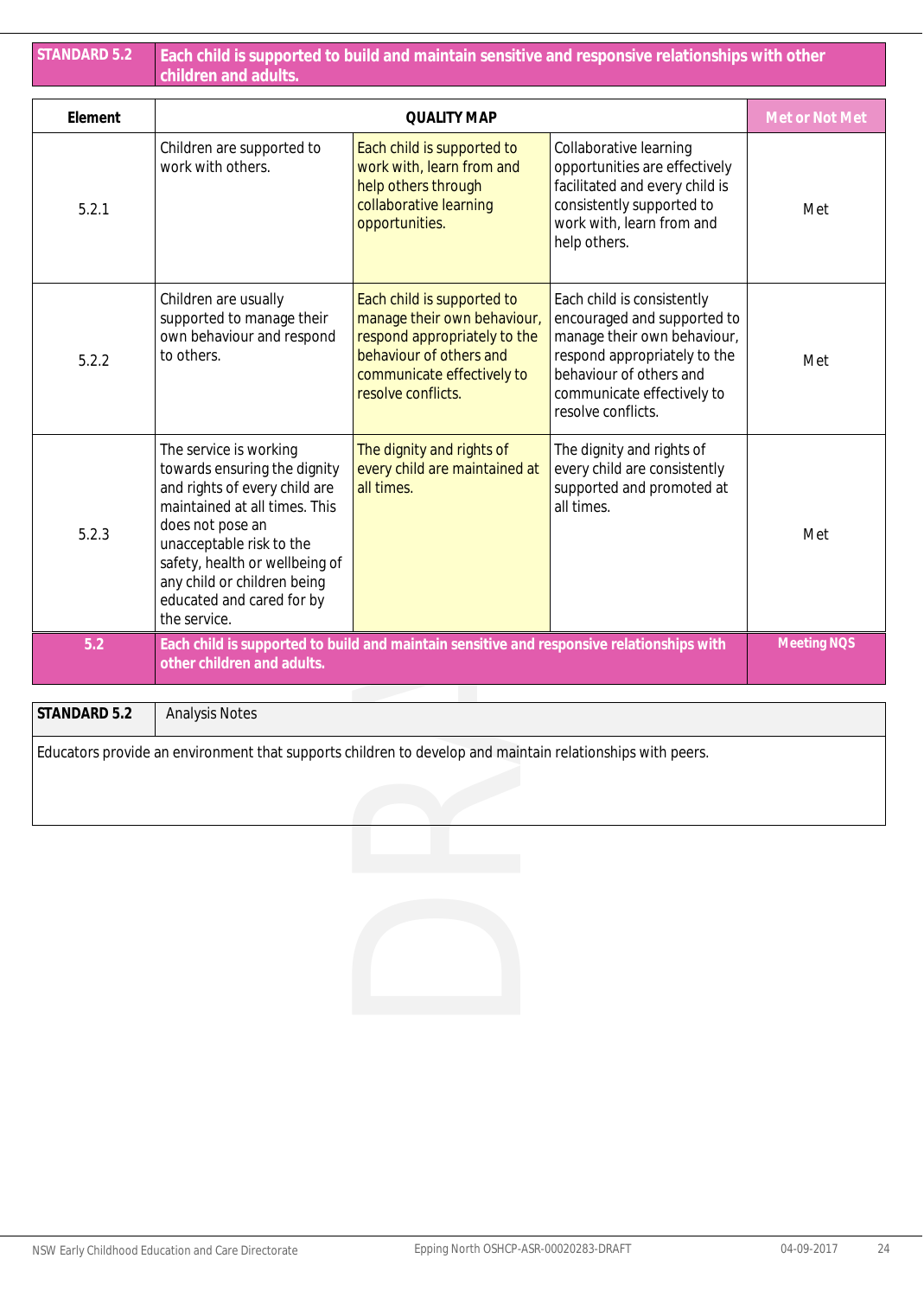### **Quality Area 5: Ratings Summary**

| STANDARD 5.1                                                   | Respectful and equitable relationships are developed and maintained with each<br>child.                                                                                                                                                                                                                                                                                                                                                                                                                                                                                                                                                  | Meeting NOS        |
|----------------------------------------------------------------|------------------------------------------------------------------------------------------------------------------------------------------------------------------------------------------------------------------------------------------------------------------------------------------------------------------------------------------------------------------------------------------------------------------------------------------------------------------------------------------------------------------------------------------------------------------------------------------------------------------------------------------|--------------------|
| STANDARD 5.2                                                   | Each child is supported to build and maintain sensitive and responsive relationships<br>with other children and adults.                                                                                                                                                                                                                                                                                                                                                                                                                                                                                                                  | <b>Meeting NOS</b> |
| for by the service.                                            | Was there evidence that relationships with children do not maintain the dignity and rights of every<br>child and: 1. there is inappropriate use of discipline (corporal punishment or discipline that is<br>unreasonable in the circumstance), or 2. do not have regard for each child's family, cultural values,<br>age, intellectual or physical development, or 3. there is an absence of positive guidance, or 4. there is<br>an absence of equitable opportunities for children to interact and develop and this poses an<br>unacceptable risk to the safety, health or wellbeing of any child or children being educated and cared | N <sub>o</sub>     |
|                                                                | Provide Significant Improvement Required comments if 'YES' was selected above:                                                                                                                                                                                                                                                                                                                                                                                                                                                                                                                                                           | N/A                |
|                                                                | <b>QUALITY AREA 5 RATING</b>                                                                                                                                                                                                                                                                                                                                                                                                                                                                                                                                                                                                             | <b>Meeting NQS</b> |
|                                                                | Quality Improvement Plan notes (optional)                                                                                                                                                                                                                                                                                                                                                                                                                                                                                                                                                                                                |                    |
| The service may consider:<br>dignity and rights of every child | implementing strategies where children take responsibility for appropriate processes within the daily routine.<br>- exploring the UN Conventions on the Rights of the Child and forming ideas with educators on methods to meaningfully promote the                                                                                                                                                                                                                                                                                                                                                                                      |                    |

- exploring the UN Conventions on the Rights of the Child and forming ideas with educators on methods to meaningfully promote the dignity and rights of every child.

- researching ways to support children to develop assertiveness and to handle situations that involve conflict.

- seek strategies and training to support educator to encourage children to listen and respond appropriately to directions.

**Suggested Resources for Improvement**

The following resource emphasise the importance of children's rights and our responsibility as adults to hear their voices. This resource offers strategies educators can use to ensure the inclusion of children's perspectives in everyday decisions. http://www.pademelonpress.com.au/social-development/seen-heard.html

The following resource describes for children and young people some of the major issues covered by the UN Convention on the Rights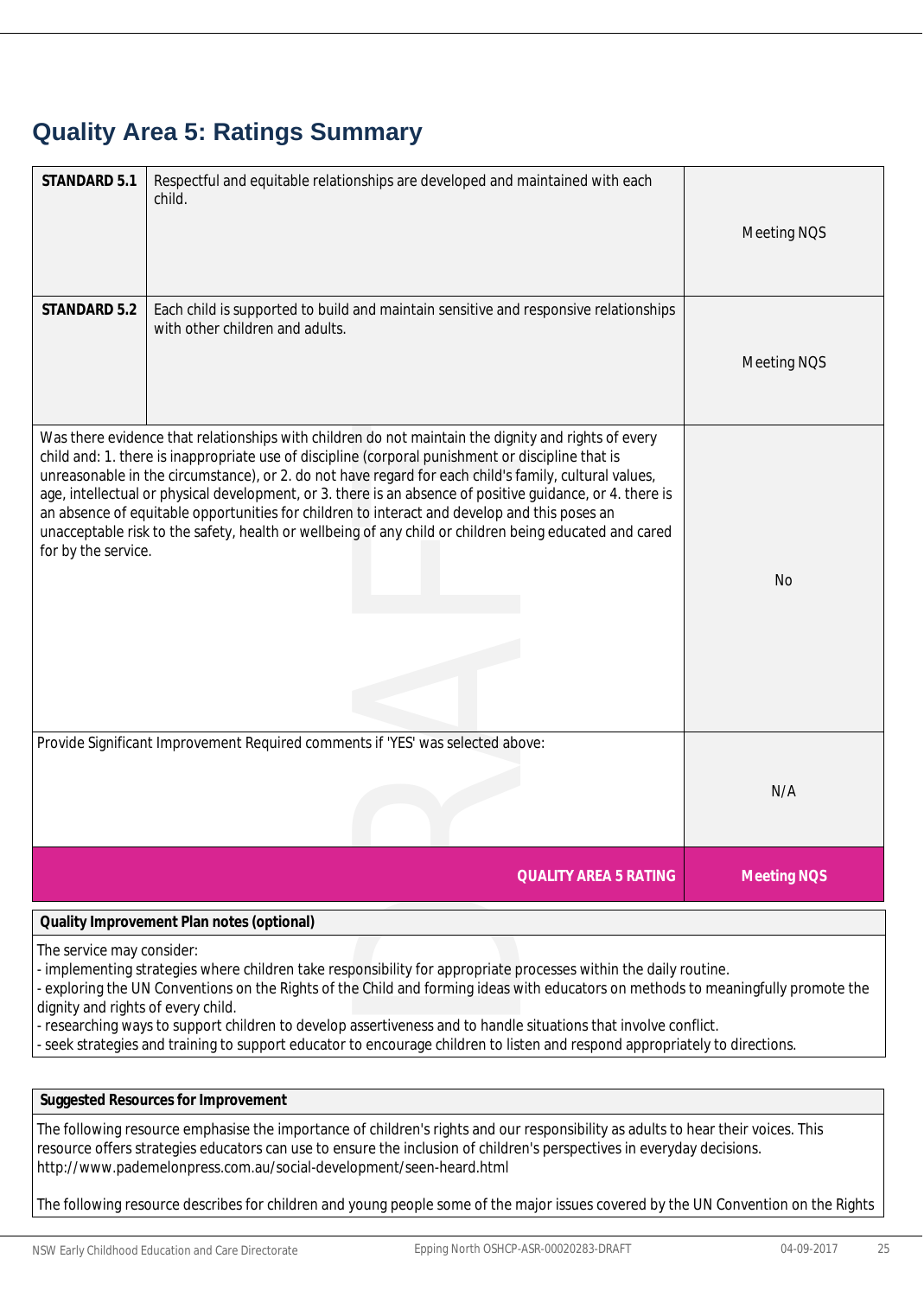of the Child and links these to particular articles in the Convention. http://www.ncylc.org.au/croc/what.html

The following resource identifies the essential building blocks for children; and shows how parents and carers can teach these skills to assist children to develop assertiveness, reduce anxiety and handle situations involving conflict. http://www.earlychildhoodaustralia.org.au/shop/product/getting-on-with-others-how-to-teach-your-child-essential-social-skills/

Guiding children towards positive and responsible behaviour. www.education.vic.gov.au/Documents/childhood/providers/regulation/guidchildbeha.pdf

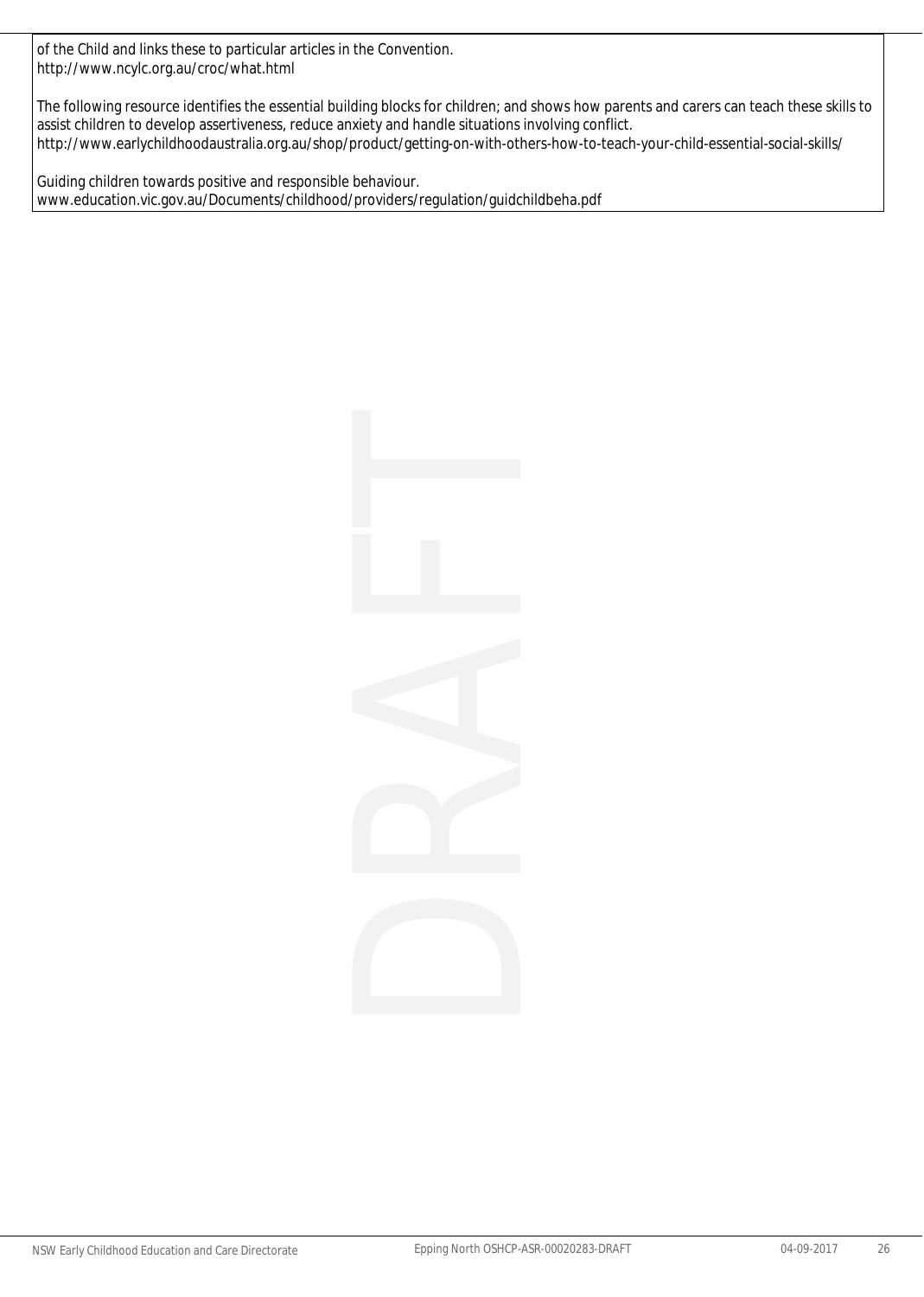### **Quality Area 6:Collaborative partnerships with families and communities**

|                                                                                                    |                                                                                                         | Respectful and supportive relationships with families are developed and maintained.                                                                                               |                |  |  |
|----------------------------------------------------------------------------------------------------|---------------------------------------------------------------------------------------------------------|-----------------------------------------------------------------------------------------------------------------------------------------------------------------------------------|----------------|--|--|
|                                                                                                    | <b>QUALITY MAP</b>                                                                                      |                                                                                                                                                                                   | Met or Not Met |  |  |
| An enrolment and orientation<br>process is available to<br>families.                               | There is an effective<br>enrolment and orientation<br>process for families.                             | There is an effective<br>enrolment and orientation<br>process based on active<br>communication, consultation<br>and collaboration with<br>families that supports all<br>families. | Met            |  |  |
| Families have some<br>opportunities to be involved<br>in service decisions.                        | Families have opportunities<br>to be involved in the service<br>and contribute to service<br>decisions. | Families are offered a range<br>of opportunities to be<br>actively involved and are<br>encouraged to significantly<br>contribute to service<br>decisions.                         | Met            |  |  |
| Some information about the<br>service is available.                                                | <b>Current information about</b><br>the service is available to<br>families.                            | Comprehensive and current<br>information about the service<br>is provided to families in an<br>accessible format.                                                                 | Met            |  |  |
| Meeting NOS<br>Respectful and supportive relationships with families are developed and maintained. |                                                                                                         |                                                                                                                                                                                   |                |  |  |
| <b>Analysis Notes</b>                                                                              |                                                                                                         |                                                                                                                                                                                   |                |  |  |
|                                                                                                    |                                                                                                         |                                                                                                                                                                                   |                |  |  |
|                                                                                                    |                                                                                                         | Educators work to develop respectful and supportive relationships with families.                                                                                                  |                |  |  |

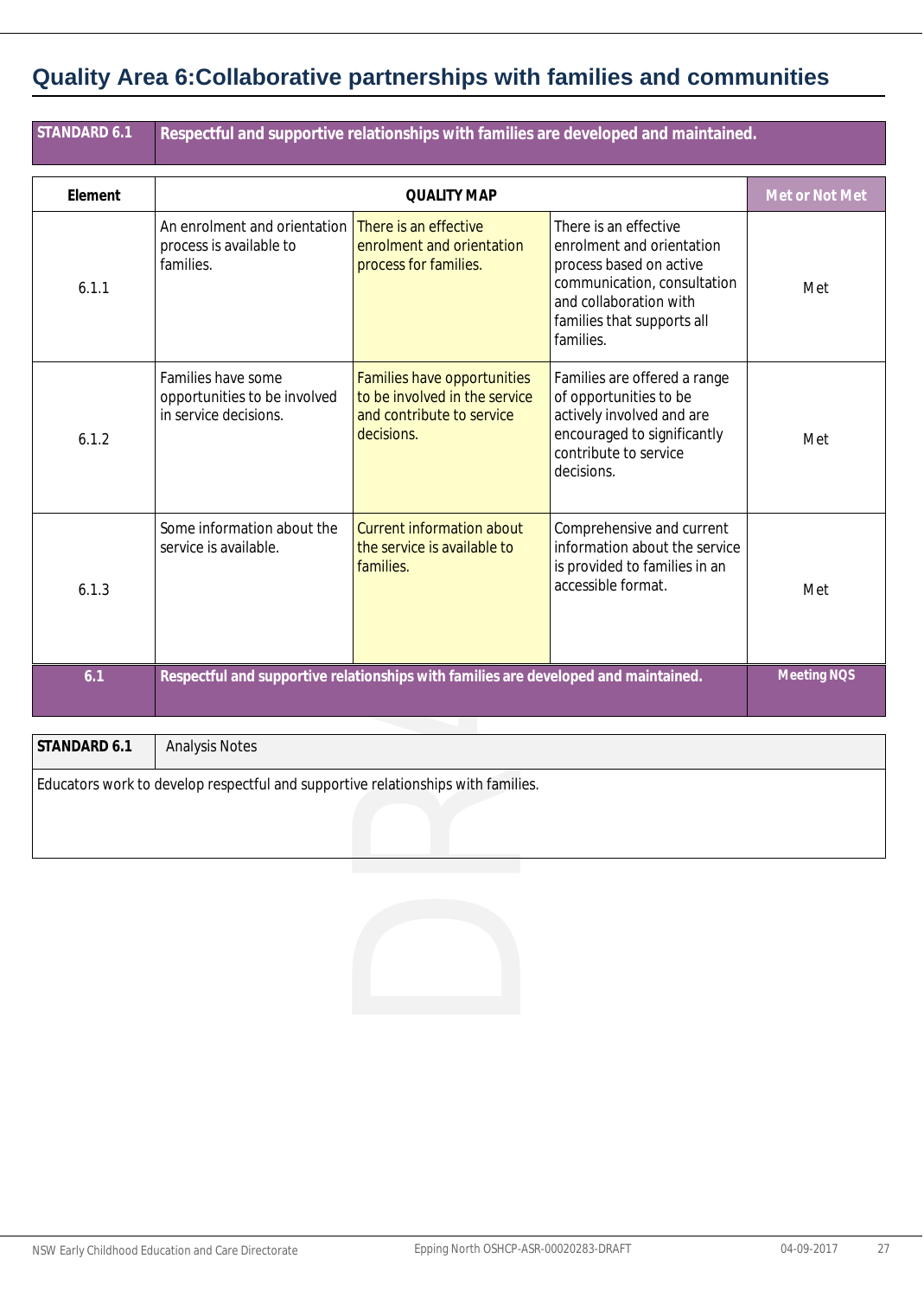| STANDARD 6.2 | Families are supported in their parenting role and their values and beliefs about child rearing are<br>respected. |                                                                                                                                               |                                                                                                                                                                                                                          |                    |
|--------------|-------------------------------------------------------------------------------------------------------------------|-----------------------------------------------------------------------------------------------------------------------------------------------|--------------------------------------------------------------------------------------------------------------------------------------------------------------------------------------------------------------------------|--------------------|
| Element      | <b>QUALITY MAP</b>                                                                                                |                                                                                                                                               |                                                                                                                                                                                                                          | Met or Not Met     |
| 6.2.1        | The expertise of families is<br>acknowledged.                                                                     | The expertise of families is<br>recognised and they share in<br>decision-making about their<br>child's learning and<br>wellbeing.             | The expertise of families is<br>actively sought and valued<br>and they have the<br>opportunity to share in<br>decision-making about their<br>child's learning and wellbeing<br>and contribute to the service<br>program. | Met                |
| 6.2.2        | Some information about<br>community services is<br>available to families.                                         | Current information is<br>available to families about<br>community services and<br>resources to support<br>parenting and family<br>wellbeing. | Current information about<br>community services and<br>resources is provided in a<br>variety of accessible forms to<br>all families to support<br>parenting and family<br>wellbeing.                                     | Met                |
| 6.2          | rearing are respected.                                                                                            | Families are supported in their parenting role and their values and beliefs about child                                                       |                                                                                                                                                                                                                          | <b>Meeting NOS</b> |

| STANDARD 6.2          | <b>Analysis Notes</b>                                                                                                             |
|-----------------------|-----------------------------------------------------------------------------------------------------------------------------------|
| and family wellbeing. | Educators provide opportunities for families to contribute to the program and have provided some information to support parenting |

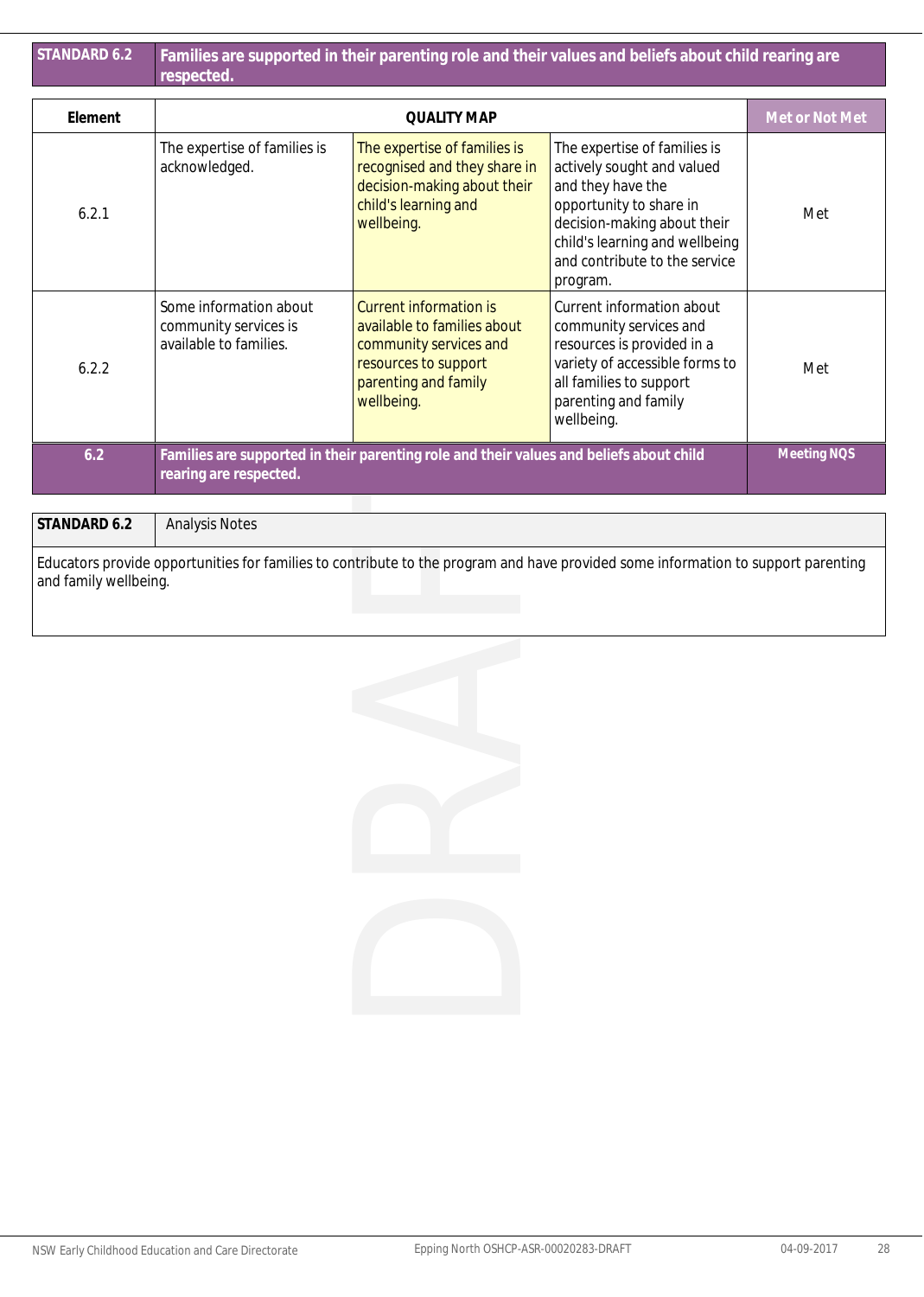|              | The service collaborates with other organisations and service providers to enhance children's learning<br>and wellbeing. |                                                                                                                                                  |                                                                                                                                                                                                                                       |                |
|--------------|--------------------------------------------------------------------------------------------------------------------------|--------------------------------------------------------------------------------------------------------------------------------------------------|---------------------------------------------------------------------------------------------------------------------------------------------------------------------------------------------------------------------------------------|----------------|
| Element      | <b>QUALITY MAP</b>                                                                                                       |                                                                                                                                                  |                                                                                                                                                                                                                                       | Met or Not Met |
| 6.3.1        | Some information from<br>relevant community and<br>support agencies is sourced.                                          | Links with relevant<br>community and support<br>agencies are established and<br>maintained.                                                      | Links with relevant<br>community and support<br>agencies are well established<br>and maintained consistently.                                                                                                                         | Met            |
| 6.3.2        | Learning and transitions for<br>children are sometimes<br>supported.                                                     | Continuity of learning and<br>transitions for each child are<br>supported by sharing relevant<br>information and clarifying<br>responsibilities. | Continuity of learning and<br>transitions for each child are<br>systematically promoted by<br>sharing relevant information,<br>clarifying responsibilities and<br>building collaborative<br>strategies with relevant<br>stakeholders. | Met            |
| 6.3.3        | There is some access to<br>inclusion and support<br>assistance.                                                          | Access to inclusion and<br>support assistance is<br>facilitated.                                                                                 | Inclusion and support<br>assistance is consistently<br>facilitated, ensuring each<br>child is able to participate<br>fully in the program.                                                                                            | Met            |
| 6.3.4        | The service has some<br>involvement in their local<br>community.                                                         | The service builds<br>relationships and engages<br>with their local community.                                                                   | The service establishes<br>effective relationships and<br>actively engages with their<br>local community.                                                                                                                             | Met            |
| 6.3          | The service collaborates with other organisations and service providers to enhance<br>children's learning and wellbeing. |                                                                                                                                                  |                                                                                                                                                                                                                                       | Meeting NQS    |
| STANDARD 6.3 |                                                                                                                          |                                                                                                                                                  |                                                                                                                                                                                                                                       |                |
|              | <b>Analysis Notes</b><br>these to strengthen children's learning and wellbeing.                                          |                                                                                                                                                  | Relationships with some community and support agencies have been established and it is recommended that the service builds upon                                                                                                       |                |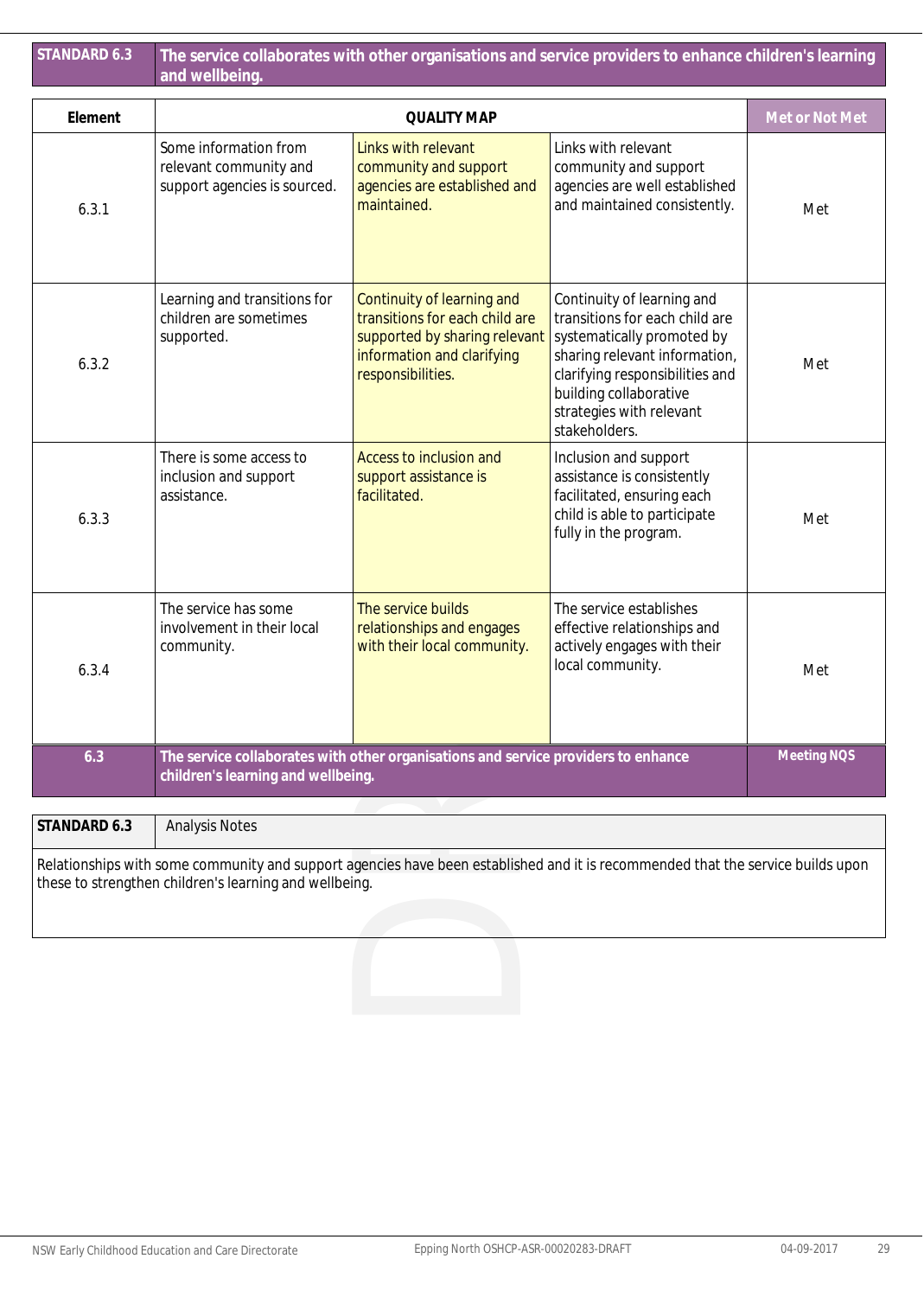# **Quality Area 6: Ratings Summary**

| STANDARD 6.1                                                                     | Respectful and supportive relationships with families are developed and maintained.                                                                                                                                                                                                                                                                                                                                                                                                                                                                                                                  | Meeting NQS        |
|----------------------------------------------------------------------------------|------------------------------------------------------------------------------------------------------------------------------------------------------------------------------------------------------------------------------------------------------------------------------------------------------------------------------------------------------------------------------------------------------------------------------------------------------------------------------------------------------------------------------------------------------------------------------------------------------|--------------------|
| STANDARD 6.2                                                                     | Families are supported in their parenting role and their values and beliefs about<br>child rearing are respected.                                                                                                                                                                                                                                                                                                                                                                                                                                                                                    | Meeting NQS        |
| STANDARD 6.3                                                                     | The service collaborates with other organisations and service providers to enhance<br>children's learning and wellbeing.                                                                                                                                                                                                                                                                                                                                                                                                                                                                             | Meeting NQS        |
|                                                                                  | Was there evidence that the role of parents and families is not respected and supported due to a<br>failure to: 1. provide adequate information to families about the child or the service, or 2. ensure that<br>a parent has access to their child, or 3. have adequate enrolment procedures and records (health,<br>needs, abilities) and this poses an unacceptable risk to the safety, health or wellbeing of any child or<br>children being educated and cared for by the service.                                                                                                              | <b>No</b>          |
|                                                                                  | Provide Significant Improvement Required comments if 'YES' was selected above:                                                                                                                                                                                                                                                                                                                                                                                                                                                                                                                       | N/A                |
|                                                                                  | <b>QUALITY AREA 6 RATING</b>                                                                                                                                                                                                                                                                                                                                                                                                                                                                                                                                                                         | <b>Meeting NQS</b> |
|                                                                                  | Quality Improvement Plan notes (optional)                                                                                                                                                                                                                                                                                                                                                                                                                                                                                                                                                            |                    |
| The service may consider:<br>their feedback.<br>services in the local community. | - developing a directory of community services and resources to be available for families to independently access materials.<br>- exploring further opportunities for families to review service policies, the philosophy and QIP and methods to maintain evidence of<br>- building support networks for children, families and the service itself by developing relationships with other organisations and<br>- investigating further ways to engage with and explore the cultures represented in the community.<br>- create opportunities for families to share learning goals for their children. |                    |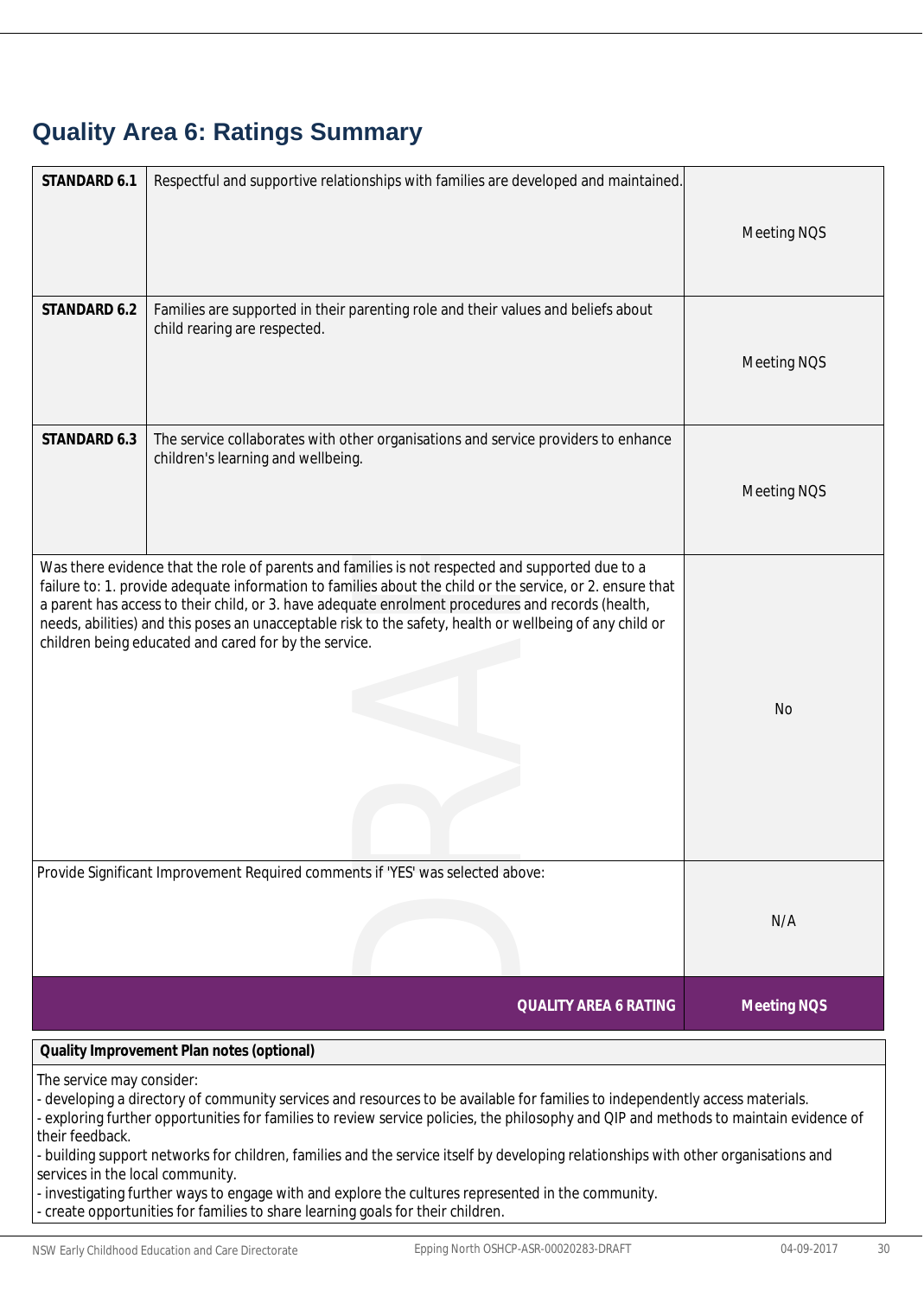- reviewing the enrolment and orientation processes including consultation and collaboration with families to identify how these procedures meet their needs.

-strategies to provide all families, especially those not involve with the committee, with information about the service and decisions.

#### **Suggested Resources for Improvement**

The following resource describes a number of formal and informal ways that families can be involved in service management. This fact sheet also includes strategies for promoting and encouraging this involvement. http://www.ipsplibrary.net.au/

The following resource describes the way in which collaborative conversations between educators and families build a more complete picture of children's interests, needs and learning.

http://www.earlychildhoodaustralia.org.au/nqsplp/wp-content/uploads/2013/11/NQS\_PLP\_E-Newsletter\_No68.pdf

The following resource suggest that strong links with the local community provide educators with invaluable information and resources. Educators are also better able to understand the children and families with whom they work and better able to provide experiences that are relevant and meaningful.

http://www.earlychildhoodaustralia.org.au/nqsplp/wp-content/uploads/2012/11/NQS\_PLP\_E-Newsletter\_No47.pdf

The following resource includes strategies for creating a harmonious cultural environment in OOSH by enhancing relationships and building networks with the community.This resource Includes multicultural programming ideas and festivals. http://networkofcommunityactivities.org.au/publications/network-books-and-videos/

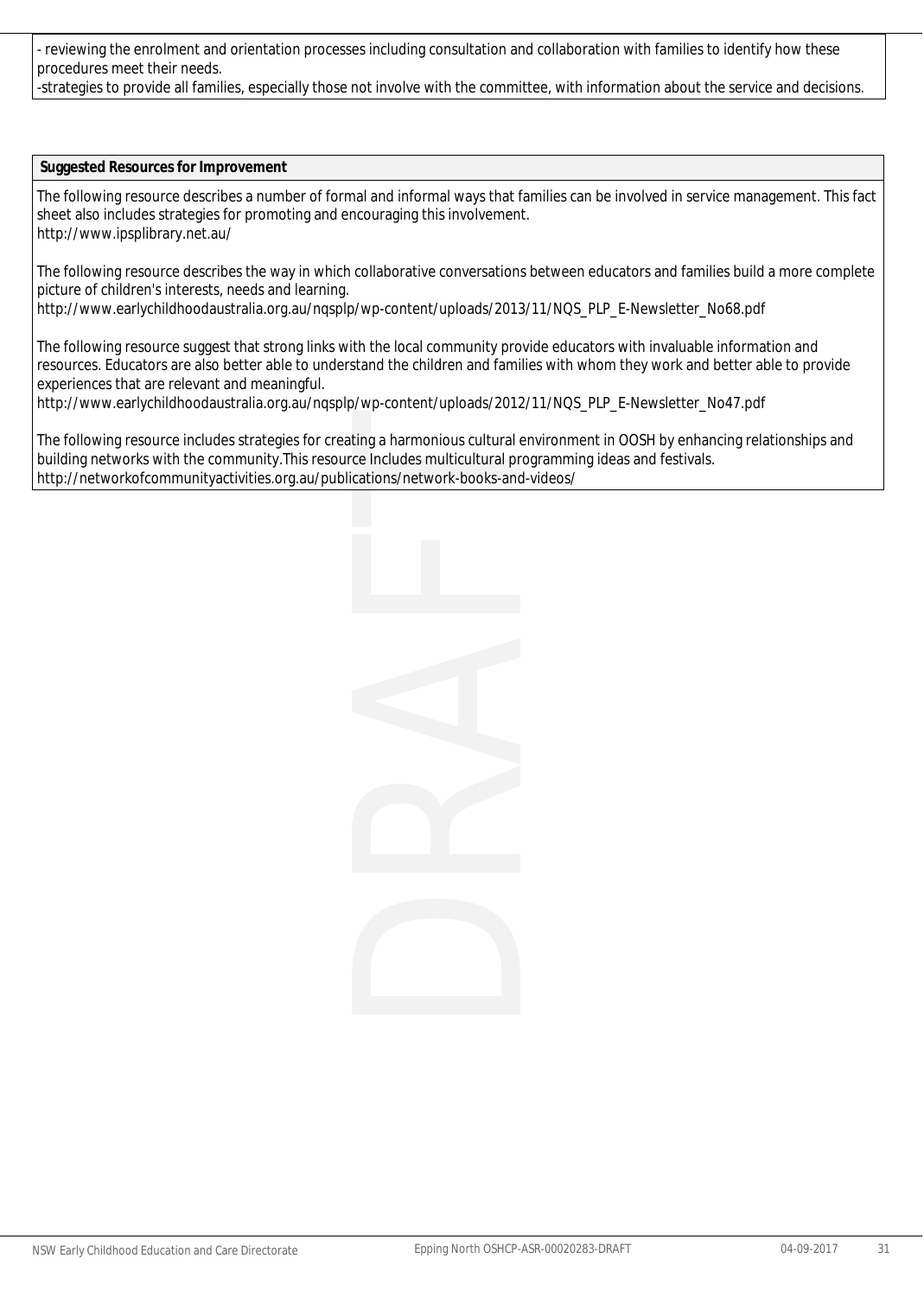# **Quality Area 7:Leadership and service management**

| STANDARD 7.1 | Effective leadership promotes a positive organisational culture and builds a professional learning<br>community.                                                                                                                                                                            |                                                                                                                                                                                                                                                     |                                                                                                                                                                                                                                                   |                |  |
|--------------|---------------------------------------------------------------------------------------------------------------------------------------------------------------------------------------------------------------------------------------------------------------------------------------------|-----------------------------------------------------------------------------------------------------------------------------------------------------------------------------------------------------------------------------------------------------|---------------------------------------------------------------------------------------------------------------------------------------------------------------------------------------------------------------------------------------------------|----------------|--|
| Element      | <b>QUALITY MAP</b>                                                                                                                                                                                                                                                                          |                                                                                                                                                                                                                                                     |                                                                                                                                                                                                                                                   | Met or Not Met |  |
| 7.1.1        | The service is working<br>towards ensuring appropriate<br>governance arrangements<br>are in place to manage the<br>service. This does not pose an<br>unacceptable risk to the<br>safety, health or wellbeing of<br>any child or children being<br>educated and cared for by<br>the service. | Appropriate governance<br>arrangements are in place to<br>manage the service.                                                                                                                                                                       | Well-established governance<br>arrangements, which are<br>regularly reviewed,<br>contribute to the effective<br>management of the service.                                                                                                        | Met            |  |
| 7.1.2        | Procedures for the induction<br>of educators, co-ordinators<br>and staff are in place.                                                                                                                                                                                                      | The induction of educators,<br>co-ordinators and staff<br>members is comprehensive.                                                                                                                                                                 | The induction of educators,<br>co-ordinators and staff is<br>comprehensive and<br>contributes to sustained<br>quality relationships and<br>environments that facilitate<br>children's learning and<br>development.                                | Met            |  |
| 7.1.3        | Some efforts are made to<br>maintain continuity of<br>educators and co-ordinators<br>at the service.                                                                                                                                                                                        | Every effort is made to<br>promote continuity of<br>educators and co-ordinators<br>at the service.                                                                                                                                                  | Effective processes are in<br>place to consistently achieve<br>continuity of educators and<br>co-ordinators resulting in the<br>establishment and<br>maintenance of secure<br>relationships with children.                                        | Met            |  |
| 7.1.4        | Provision is made to ensure a<br>suitably qualified educator or<br>co-ordinator leads the<br>development of the<br>curriculum.                                                                                                                                                              | Provision is made to ensure a<br>suitably qualified and<br>experienced educator or co-<br>ordinator leads the<br>development of the<br>curriculum and ensures the<br>establishment of clear goals<br>and expectations for teaching<br>and learning. | A suitably qualified and<br>experienced educator or co-<br>ordinator consistently leads<br>the effective development of<br>the curriculum, and ensures<br>the establishment of clear<br>goals and high expectations<br>for teaching and learning. | Met            |  |
| 7.1.5        | N/A                                                                                                                                                                                                                                                                                         | Adults working with children<br>and those engaged in<br>management of the service<br>or residing on the premises<br>are fit and proper.                                                                                                             | N/A                                                                                                                                                                                                                                               | Met            |  |
| 7.1          | learning community.                                                                                                                                                                                                                                                                         | Effective leadership promotes a positive organisational culture and builds a professional                                                                                                                                                           |                                                                                                                                                                                                                                                   | Meeting NQS    |  |
| STANDARD 7.1 | <b>Analysis Notes</b>                                                                                                                                                                                                                                                                       |                                                                                                                                                                                                                                                     |                                                                                                                                                                                                                                                   |                |  |
|              | The service promotes a positive atmosphere and there are established systems to effectively manage the operations of the service.                                                                                                                                                           |                                                                                                                                                                                                                                                     |                                                                                                                                                                                                                                                   |                |  |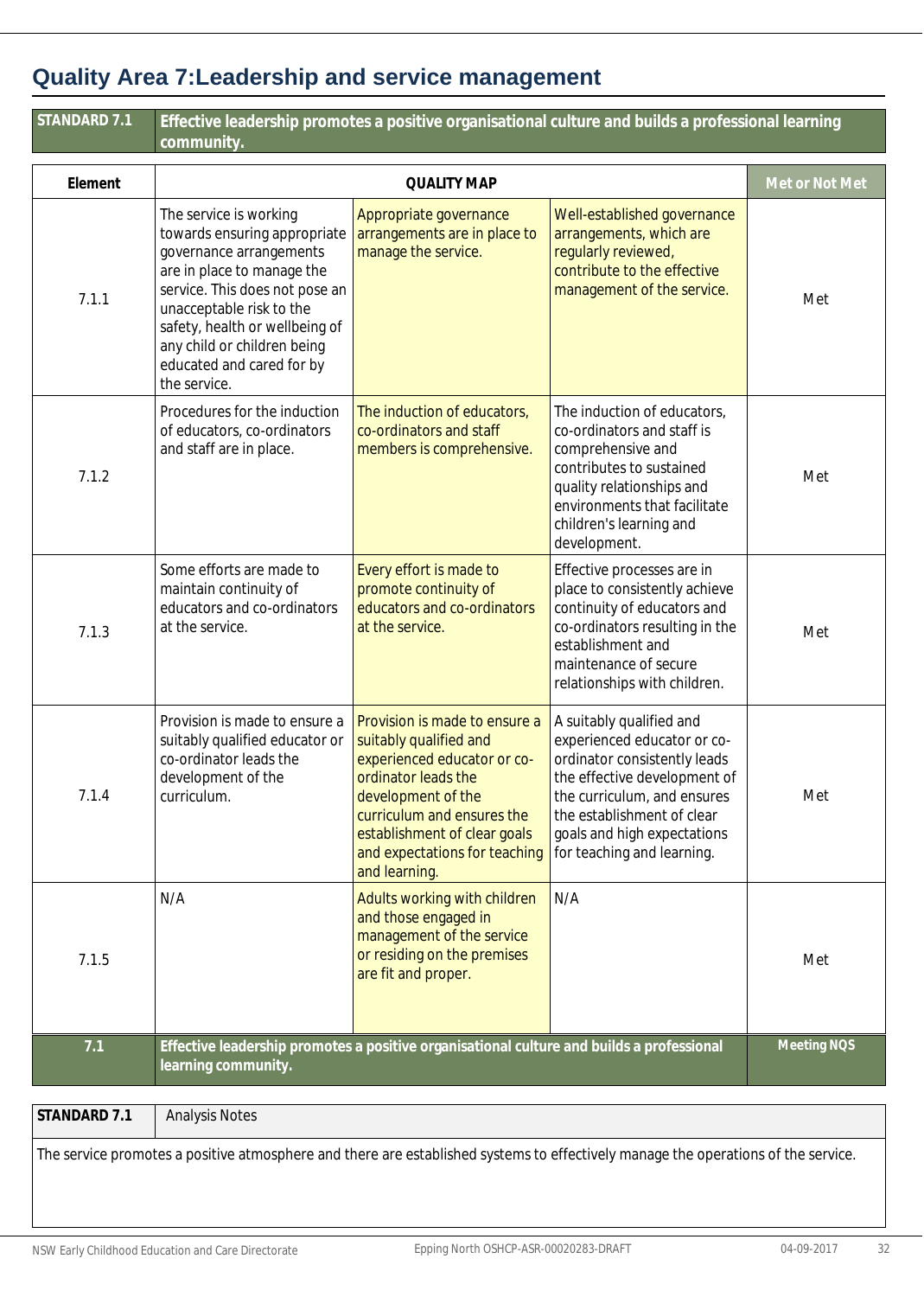| STANDARD 7.2 |  |  |
|--------------|--|--|
|              |  |  |

| Element      |                                                                                                | Met or Not Met                                                                                                                                                              |                                                                                                                                                                                                                                   |             |  |
|--------------|------------------------------------------------------------------------------------------------|-----------------------------------------------------------------------------------------------------------------------------------------------------------------------------|-----------------------------------------------------------------------------------------------------------------------------------------------------------------------------------------------------------------------------------|-------------|--|
| 7.2.1        | A statement of philosophy is<br>developed and sometimes<br>guides the service's<br>operations. | A statement of philosophy is<br>developed and guides all<br>aspects of the service's<br>operations.                                                                         | A statement of philosophy is<br>regularly reviewed by<br>educators and staff and is<br>consistently evident in all<br>aspects of the service's<br>operations.                                                                     | Met         |  |
| 7.2.2        | The performance of<br>educators, co-ordinators and<br>staff members is sometimes<br>evaluated. | The performance of<br>educators, co-ordinators and<br>staff members is evaluated<br>and individual development<br>plans are in place to support<br>performance improvement. | Regular evaluation of the<br>performance of educators,<br>co-ordinators and staff<br>members leads to individual<br>development plans that<br>provide a focus for<br>continuous performance<br>improvement.                       | Met         |  |
| 7.2.3        | Some self-assessment occurs<br>and a quality improvement<br>plan is in place.                  | An effective self-assessment<br>and quality improvement<br>process is in place.                                                                                             | All educators, co-ordinators,<br>staff members, and where<br>possible, families and<br>children contribute to an<br>effective self-assessment and<br>quality improvement process<br>that promotes ongoing<br>service improvement. | Met         |  |
| 7.2          | There is a commitment to continuous improvement.                                               |                                                                                                                                                                             |                                                                                                                                                                                                                                   | Meeting NQS |  |
| STANDARD 7.2 |                                                                                                |                                                                                                                                                                             |                                                                                                                                                                                                                                   |             |  |
|              | <b>Analysis Notes</b>                                                                          |                                                                                                                                                                             |                                                                                                                                                                                                                                   |             |  |
|              | support educators professional development and the achievement of identified goals.            |                                                                                                                                                                             | The service conducts an annual appraisal process but a deeper evaluation of individual development plans would be effective to                                                                                                    |             |  |
|              |                                                                                                |                                                                                                                                                                             |                                                                                                                                                                                                                                   |             |  |
|              |                                                                                                |                                                                                                                                                                             |                                                                                                                                                                                                                                   |             |  |
|              |                                                                                                |                                                                                                                                                                             |                                                                                                                                                                                                                                   |             |  |

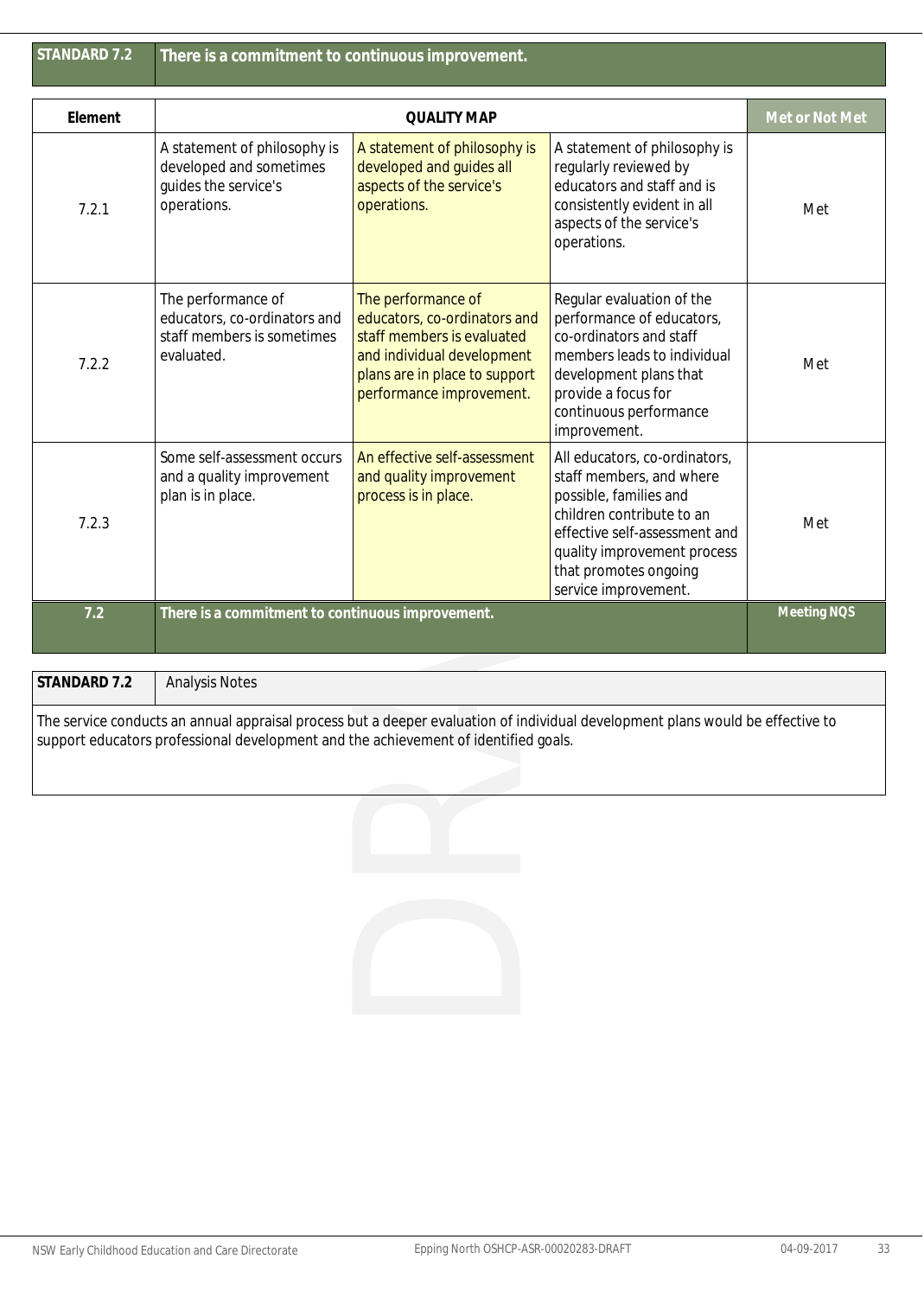| Element | <b>QUALITY MAP</b>                                                                                                                                                                                                                                                                                                                                                                                         |                                                                                                                                                                                               |                                                                                                                                                                                                                                                                                                                            | Met or Not Met |
|---------|------------------------------------------------------------------------------------------------------------------------------------------------------------------------------------------------------------------------------------------------------------------------------------------------------------------------------------------------------------------------------------------------------------|-----------------------------------------------------------------------------------------------------------------------------------------------------------------------------------------------|----------------------------------------------------------------------------------------------------------------------------------------------------------------------------------------------------------------------------------------------------------------------------------------------------------------------------|----------------|
| 7.3.1   | The service is working<br>towards ensuring records and<br>information are stored<br>appropriately to ensure<br>confidentiality, are available<br>from the service and are<br>maintained in accordance<br>with legislative requirements.<br>This does not pose an<br>unacceptable risk to the<br>safety, health or wellbeing of<br>any child or children being<br>educated and cared for by<br>the service. | Records and information are<br>stored appropriately to<br>ensure confidentiality, are<br>available from the service and<br>are maintained in accordance<br>with legislative requirements.     | Records and information are<br>regularly reviewed, stored<br>appropriately to ensure<br>confidentiality, are available<br>from the service and are<br>maintained in accordance<br>with legislative requirements.                                                                                                           | Met            |
| 7.3.2   | Administrative systems are in<br>place to facilitate service<br>operation.                                                                                                                                                                                                                                                                                                                                 | Administrative systems are<br>established and maintained<br>to ensure the effective<br>operation of the service.                                                                              | Well-managed administrative<br>systems ensure effective<br>operation of the service and<br>contribute to continuous<br>service improvement.                                                                                                                                                                                | Met            |
| 7.3.3   | N/A                                                                                                                                                                                                                                                                                                                                                                                                        | The Regulatory Authority is<br>notified of any relevant<br>changes to the operation of<br>the service, of serious<br>incidents and any complaints<br>which allege a breach of<br>legislation. | N/A                                                                                                                                                                                                                                                                                                                        | Met            |
| 7.3.4   | Basic processes are in place<br>to investigate and respond to<br>grievances and complaints.                                                                                                                                                                                                                                                                                                                | Processes are in place to<br>ensure that all grievances and<br>complaints are addressed,<br>investigated fairly and<br>documented in a timely<br>manner.                                      | Effective practice and<br>consultation processes<br>minimise escalation of<br>grievances and complaints.<br>Any grievances and<br>complaints are actively<br>addressed, investigated fairly,<br>resolved and documented in<br>a timely manner. Action<br>taken by the service<br>contributes to continuous<br>improvement. | Met            |
| 7.3.5   | Some service practices are<br>based on documented<br>policies and procedures that<br>are available at the service.                                                                                                                                                                                                                                                                                         | Service practices are based<br>on effectively documented<br>policies and procedures that<br>are available at the service<br>and reviewed regularly.                                           | Service practices are based<br>on effectively documented<br>policies and procedures that<br>are readily available at the<br>service and reviewed and<br>evaluated regularly in<br>partnership with educators,<br>co-ordinators, staff members<br>and families.                                                             | Met            |
| 7.3     | Administrative systems enable the effective management of a quality service.                                                                                                                                                                                                                                                                                                                               |                                                                                                                                                                                               |                                                                                                                                                                                                                                                                                                                            | Meeting NQS    |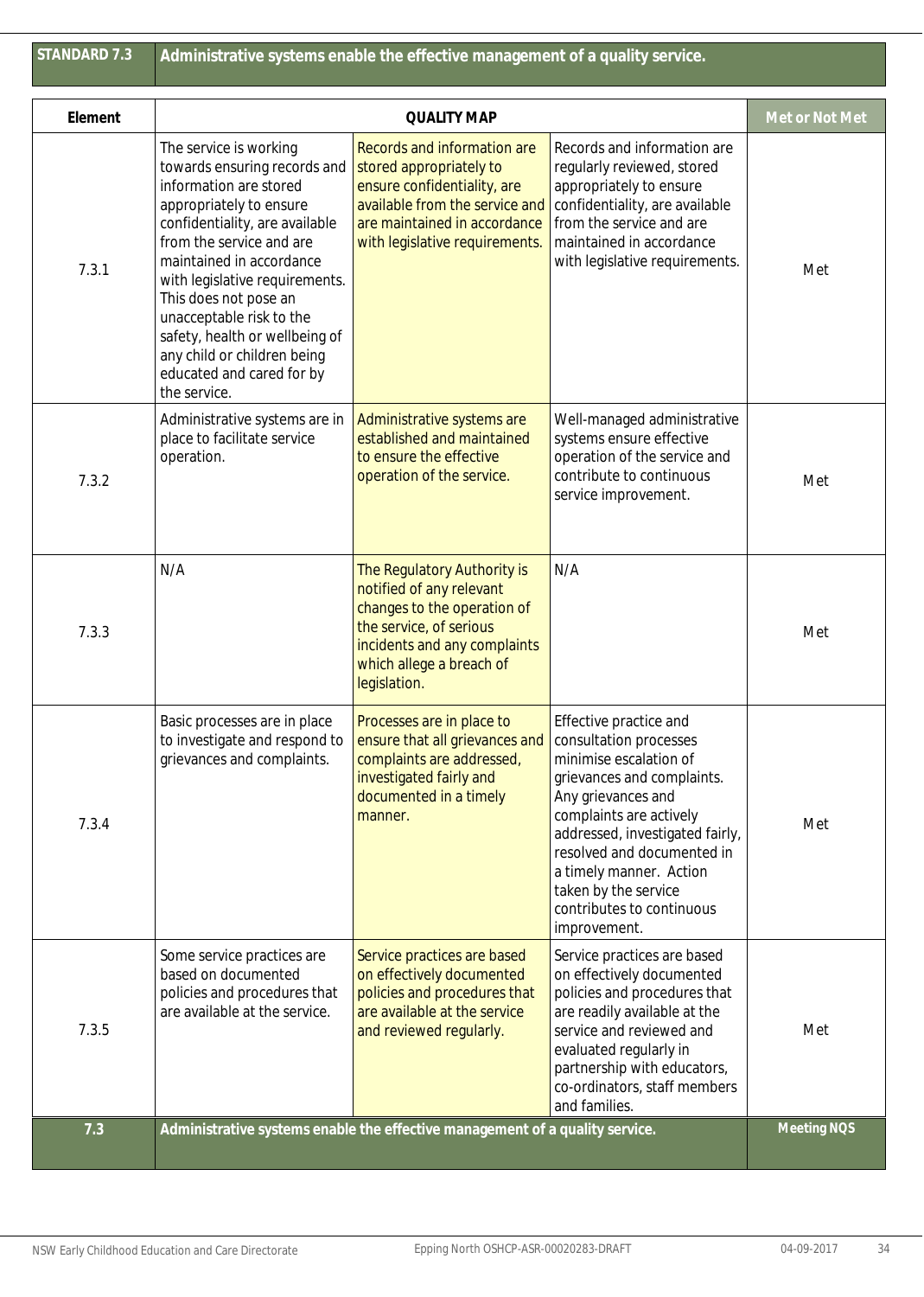| $\sim$ $\sim$<br>STANDARD<br>ن ، |
|----------------------------------|
|                                  |

The organisation has established systems and processes that support the management of the service.

# **Quality Area 7: Ratings Summary**

| STANDARD 7.1                                   | Effective leadership promotes a positive organisational culture and builds a<br>professional learning community.                                                                                                                                                                                                                                                                                                                                                                                                                                                                                                                                                                                                                                                                                                                                                                                                                                                                                                                                                                                                                                                                                                                                                                     | Meeting NQS        |
|------------------------------------------------|--------------------------------------------------------------------------------------------------------------------------------------------------------------------------------------------------------------------------------------------------------------------------------------------------------------------------------------------------------------------------------------------------------------------------------------------------------------------------------------------------------------------------------------------------------------------------------------------------------------------------------------------------------------------------------------------------------------------------------------------------------------------------------------------------------------------------------------------------------------------------------------------------------------------------------------------------------------------------------------------------------------------------------------------------------------------------------------------------------------------------------------------------------------------------------------------------------------------------------------------------------------------------------------|--------------------|
| STANDARD 7.2                                   | There is a commitment to continuous improvement.                                                                                                                                                                                                                                                                                                                                                                                                                                                                                                                                                                                                                                                                                                                                                                                                                                                                                                                                                                                                                                                                                                                                                                                                                                     | Meeting NQS        |
| STANDARD 7.3                                   | Administrative systems enable the effective management of a quality service.                                                                                                                                                                                                                                                                                                                                                                                                                                                                                                                                                                                                                                                                                                                                                                                                                                                                                                                                                                                                                                                                                                                                                                                                         | Meeting NQS        |
|                                                | Was there evidence that: 1. there are serious concerns about the fitness and propriety of the<br>approved provider and processes for ensuring that staff, primary nominee and co-ordinators are fit<br>and proper, or 2. the approved provider has breached a condition on the service approval which poses<br>an unacceptable risk to the safety, health or wellbeing of any child or children being educated and<br>cared for by the service, or 3. the Regulatory Authority is not satisfied that the service is being<br>operated in compliance with the National Law and poses an unacceptable risk to the safety, health or<br>wellbeing of any child or children being educated and cared for by the service, or 4. there is systematic<br>and ongoing failure to: a. address grievances and complaints, or b. requirements regarding policies and<br>procedures, or c. requirements regarding information and record keeping, or d. notify the Regulatory<br>Authority of relevant changes to the operation of the service, serious incidents and any complaints<br>which allege a breach of the Law and any of a to d (of the above) poses an unacceptable risk to the<br>safety, health or wellbeing of any child or children being educated and cared for by the service. | <b>No</b>          |
|                                                | Provide Significant Improvement Required comments if 'YES' was selected above:                                                                                                                                                                                                                                                                                                                                                                                                                                                                                                                                                                                                                                                                                                                                                                                                                                                                                                                                                                                                                                                                                                                                                                                                       | N/A                |
|                                                | <b>QUALITY AREA 7 RATING</b>                                                                                                                                                                                                                                                                                                                                                                                                                                                                                                                                                                                                                                                                                                                                                                                                                                                                                                                                                                                                                                                                                                                                                                                                                                                         | <b>Meeting NOS</b> |
|                                                | Quality Improvement Plan notes (optional)                                                                                                                                                                                                                                                                                                                                                                                                                                                                                                                                                                                                                                                                                                                                                                                                                                                                                                                                                                                                                                                                                                                                                                                                                                            |                    |
| The service may consider:<br>provide feedback. | - reflect on current procedures to review service policies to ensure educators and families have an effective opportunity to review and                                                                                                                                                                                                                                                                                                                                                                                                                                                                                                                                                                                                                                                                                                                                                                                                                                                                                                                                                                                                                                                                                                                                              |                    |

- maintaining evidence that the QIP has been reviewed in consultation with educators and families.

- ensuring regular and consistent processes are implemented to reflect on all educators performance and goals.